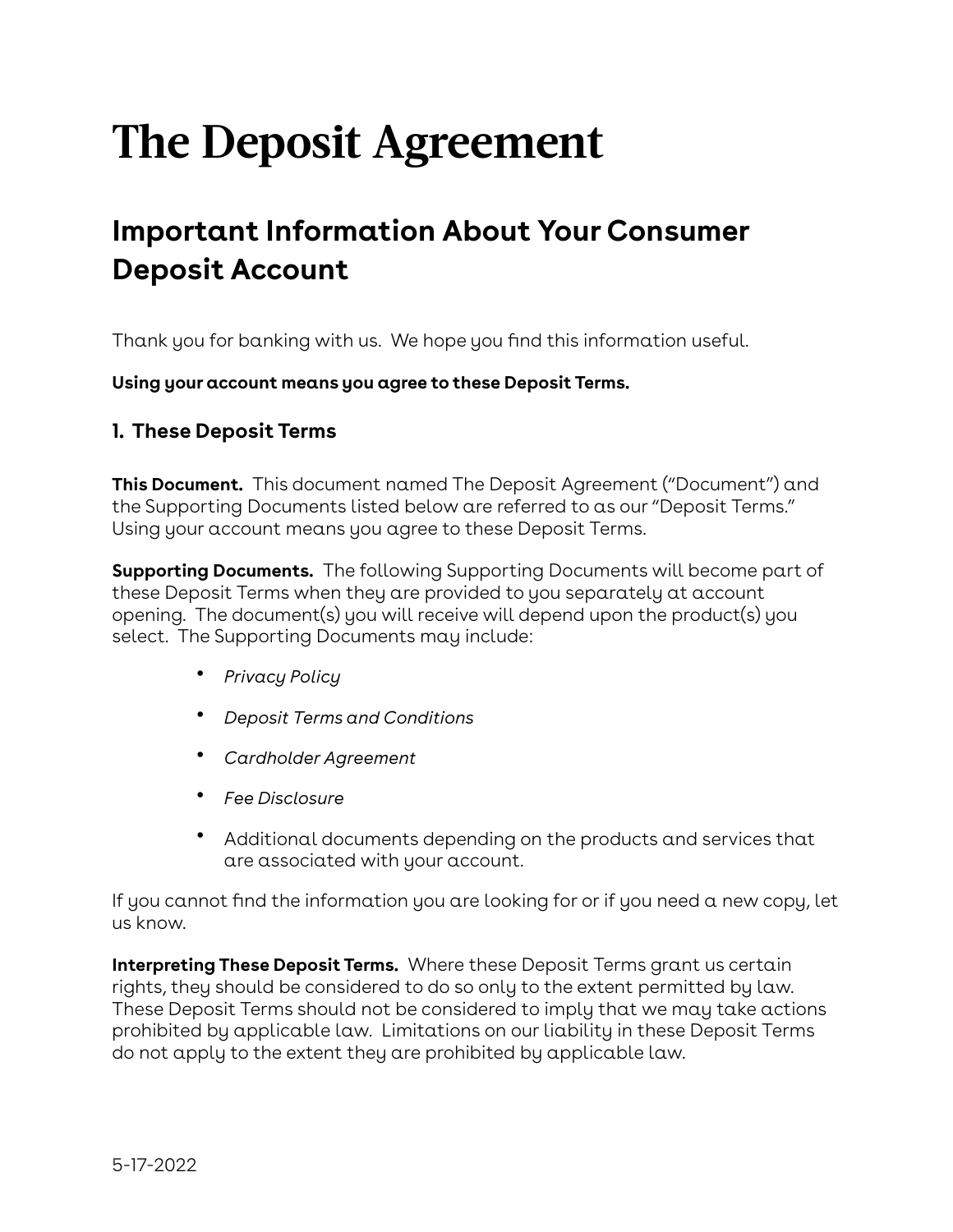Capitalized words contained in this Document are defined terms. Those terms and their meanings can be found in Section 13 of this Document. Additionally:

- This Document says we "may" do certain things. We may not be required to do those things.
- This Document uses the words "include," "includes" and "including." What follows those words are only examples, not a comprehensive or exclusive list of what is included. In other words, "including" means "including but not limited to."
- This Document indicates we may "assume" certain things. You agree those things will be considered true unless you prove otherwise.
- The headings and captions in this Document are for your convenience. They are not part of our defined words.

**The Parties to This Document.** The words "you" and "your" refer to all persons named on the application for an account, on the account agreement/signature card for an account, on any cards for an account, or who sign or use any cards on an account. The words "we" and "us" refer to First National Bank of Omaha. First National Bank of Omaha has divisions that operate under various brand names. For specific information visit us online.

Please note: Milli, FNBO Direct, and First National Bank of Omaha are the same FDIC-insured institution. Deposits held under each trade name are not separately insured but are combined to determine whether the depositor has exceeded the \$250,000 federal deposit insurance limit. Milli deposits will not, however, qualify as "related deposit accounts" for purpose of satisfying minimum balance requirements for other First National Bank of Omaha product offerings.

**Relationship of Parties.** This Document is a contract. Please keep a copy of this Document in your records.

**Interest.** If you have an interest-bearing account, we will pay interest on the Available Balance. Interest rates may change. Certain conditions may need to be satisfied to earn interest. For example, you may be required to maintain a minimum balance. In some cases, applicable law may require us to withhold interest.

**Important Notice About Changes in Terms.** We may unilaterally change the terms applicable to your account. We may do this at any time, including after your account is closed. In addition:

• We will give you notice of changes as required by applicable law.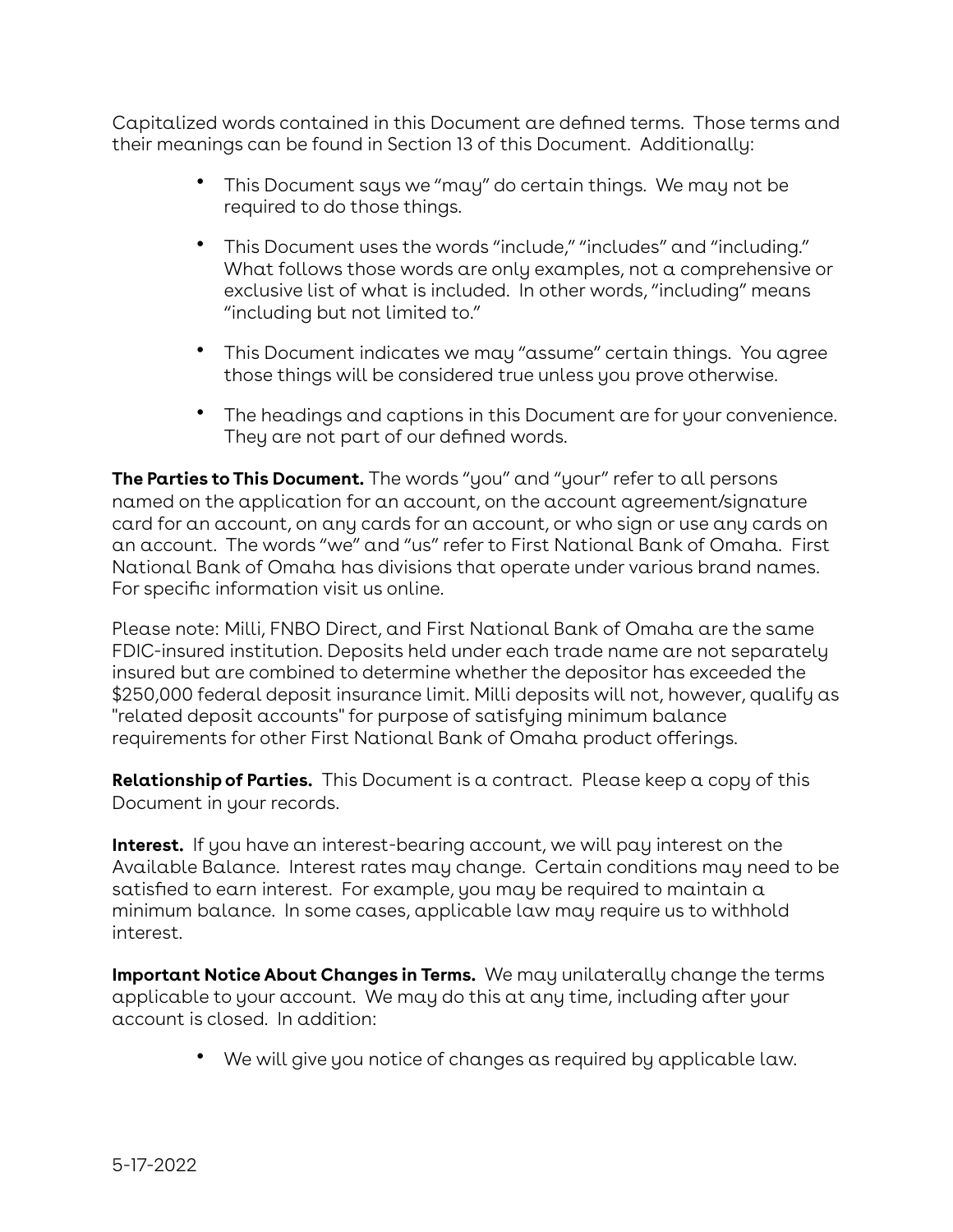- Changes will be effective on the date we specify. Changes may apply to your existing balance and to future Transactions and balances.
- Changes will be effective automatically. Your consent or use of the account will not be necessary for a change to be effective.

Changes may involve the addition, deletion or modification of existing provisions. Changes may also address topics that are not already covered by these terms. Changes may also involve converting your account from one type of account to another.

# **2. Opening and Closing Your Account.**

**Opening Your Account.** We may ask third parties about you before we open your account. We may decline to open an account for any lawful reason.

#### **Important information about procedures for opening a new account.**

To help the government fight the funding of terrorism and moneylaundering activities, the USA PATRIOT Act requires all financial institutions to obtain, verify and record information that identifies each person who opens an account.

What this means for you: When you open an account, we will ask for your name, physical address, date of birth, social security number and other information that will allow us to identify you. We will let you know if additional information is required.

**Closing Your Account.** You may close your account at any time for any reason. We may do the same. We may also suspend any or all of the activity on your account at any time for any reason. In these events, we may reject future deposits, transfers and withdrawals. These things may happen without advance notice. In some situations, we may suggest you close your account and open a new account.

We may also freeze activity on your account. These things might happen, for example, if you notify us of unauthorized activity. We may also do these things if we see suspicious activity or suspect a security breach has occurred. We are not liable for your losses if you refuse our suggestion to close your account.

**After Your Account is Closed.** After your account is closed, we may deduct any obligations you owe us before providing any balance to you. You are responsible for contacting third parties you have authorized to make deposits to or transfers from your account. In addition: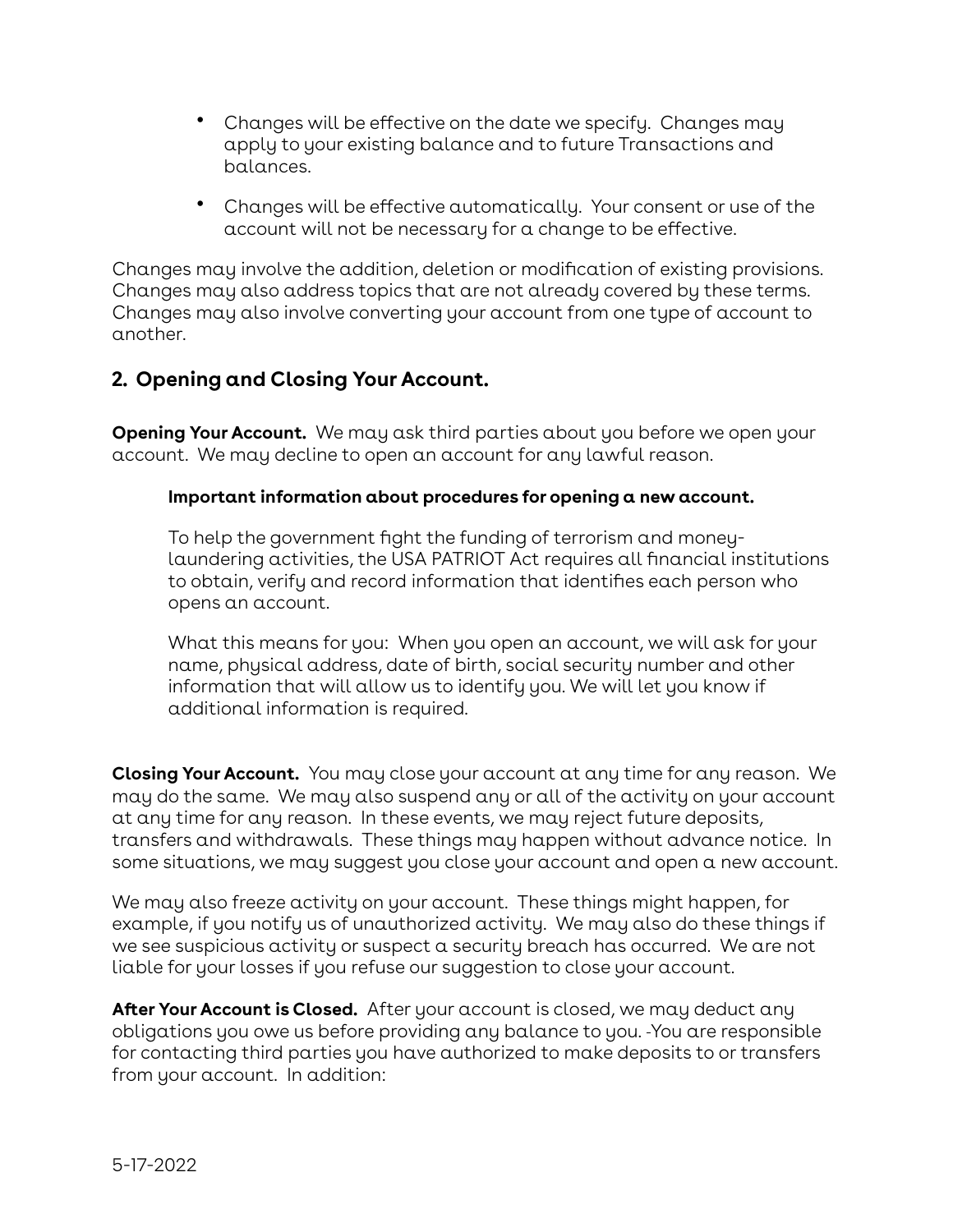- We will continue to have rights to be paid for any Item deposited.
- We are not liable for refusing Items or transfers received after account closure, even if sufficient funds are still available. We may or may not allow funds to remain in the account to cover those Transactions.
- Interest will no longer be earned.
- We may send you a check for the balance of your account.
- This may occur via regular mail and may take a number of days.

Issues may arise related to Transactions or other things that happened before your account was closed. If they do, these Deposit Terms and your obligations will continue to apply. If we receive a deposit, Item or transfer that would have posted to your account if it were open, we may still post it to your account. This may result in an Overdraft.

**Dormant Accounts.** If two consecutive statements are returned to us due to an invalid e-mail address and/or an invalid mailing address, and there is no activity by you on your account, we may consider your account dormant. If your account becomes dormant, we may cease sending statements.

**Escheatment.** In some situations, applicable state law may require us to turn over the funds from an account to the applicable state government. Those situations include a period of no activity on your account and no expressed interest by you on the account over a period of time. These requirements may vary by state. The applicable state law is the state in which you reside or it may be your state of residence as we have it on file (last known address). If funds have been turned over to the state, you may have to file a claim with the state to recover them.

**Account Changes.** Changes can be made to most accounts (e.g. how your account is titled or where we send your statements). We will tell you what is required to make a change. Some changes may require a written request. Changes may not take effect immediately. We will need a reasonable amount of time to act on change requests. We may reject some change requests.

**Transactions After Death or Incompetence.** We may allow your account to remain open after your death or incompetence. We may continue to honor Transactions until we have a reasonable opportunity to act after receiving actual notice of your death or incompetence.

**Claims After Death or Incompetence.** After your death or incompetence, various claims may be made regarding your account. We may require documentation to act on those claims. We may decide what documentation is required. In addition: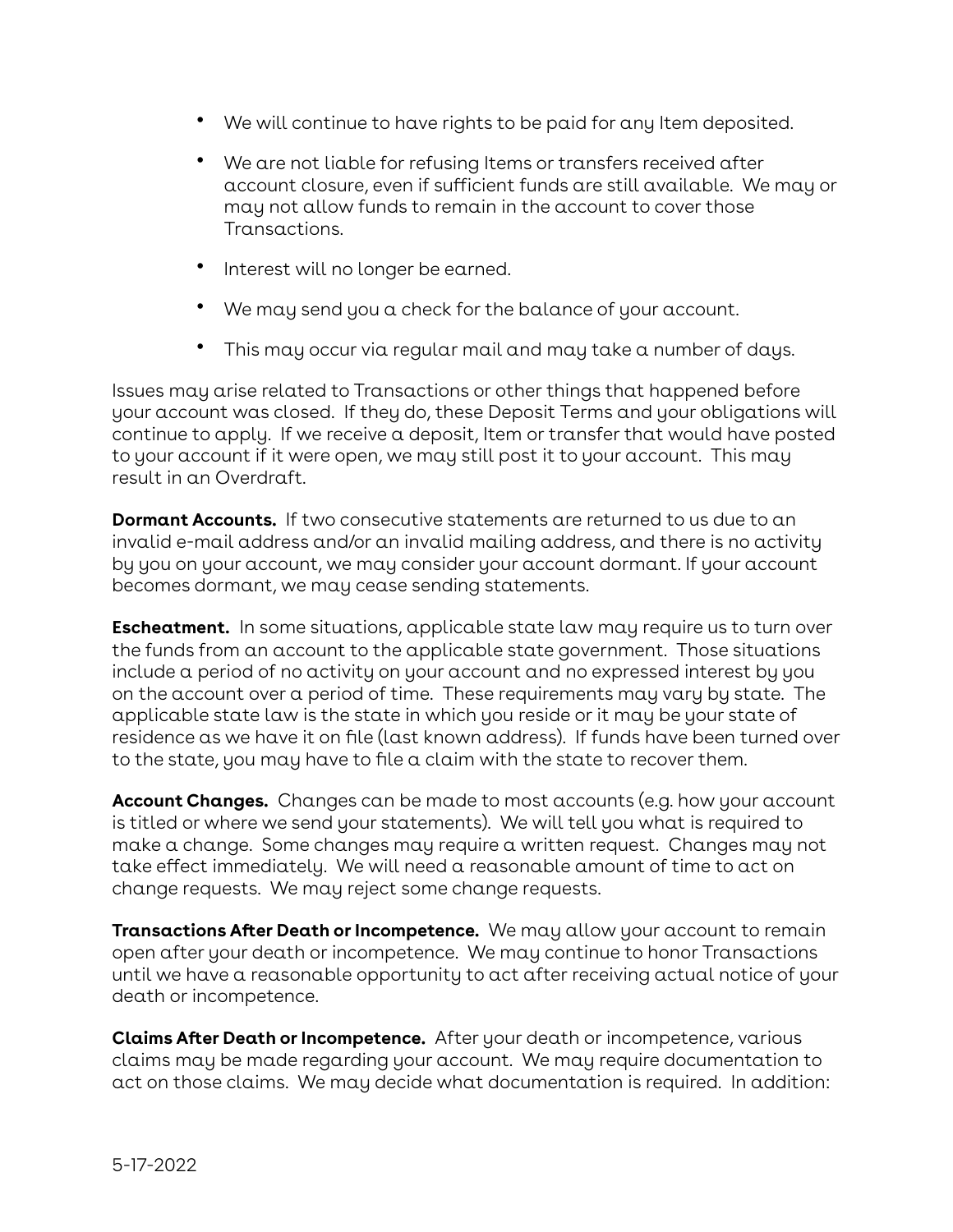- If we pay any claimant, we will be considered released from the claims of all other claimants and your estate.
- Your estate is responsible for any claims made against us concerning your account. For example, the government may require us to reimburse any benefit payments made after your death. Your estate is responsible for that claim. If your account does not have a sufficient balance, we may deduct that claim from any account you have with us.

# **3. Deposits To Your Account.**

**Receipt of Deposits.** We are responsible for a deposit after we have actually received it. Deposits (such as deposits by courier, mail or night depository) are not considered received until actual receipt by our personnel. Deposits received on weekends or federal holidays will be considered received on our next Business Day. Deposits received after our cutoff times will be considered received on our next Business Day. Different cutoff times may apply to different locations and types of deposits. Our counts of money received will be conclusive. We may impose additional requirements for certain deposits (e.g. very large cash deposits).

**Our Processing of Deposits.** Deposits can currently be made via ACH. We may process deposits whether or not they are payable to you. We may refuse to accept any deposit in whole or in part and may return any deposit that has already been made. We may apply deposits to the repayment of existing Overdrafts.

**Incoming Transfers.** We may credit incoming transfers based solely on the account number provided to us. Sometimes this will be inconsistent with other information provided. Incoming transfers will be noted on your statement. We may not notify you separately of their receipt.

**Credit for Deposits.** Any credit we give you for a deposit is provisional. For example, we may reverse a credit:

- Any time before final payment of the Deposited Item.
- If a Deposited Item is returned to us.
- For a transfer into your account if that transfer is returned or reversed. We may place a hold on your account for the amount of any return or reversal as soon as we learn about it.
- If a claim is made against us that relates to the Deposited Item or transfer.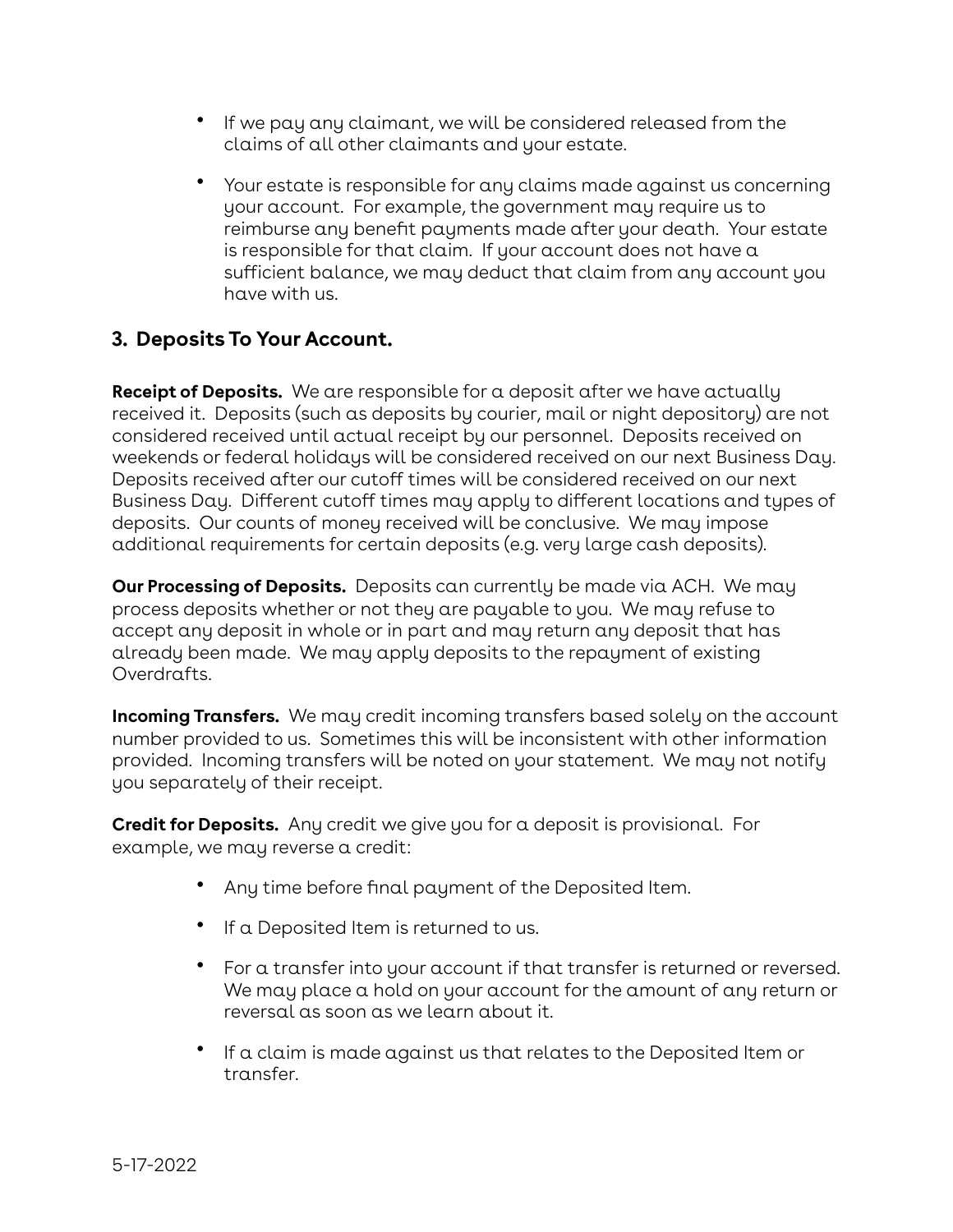• If we do not receive final payment in a reasonable time.

We may do these things even though another party was late in making its return, reversal, claim or was considered to have finally paid the Item.

Even though we have issued and processed a transaction, we may make reversals, corrections and adjustments if we determine they are appropriate. For example, we may correct errors.

Credits may be reversed even though we permitted you to make withdrawals or transfers of the credited funds. We may credit deposits and incoming transfers based solely on the account number provided to us (even if that number does not match other information we receive). We are not responsible for your errors in identifying the account to credit for a deposit.

**Direct Deposits.** If funds from a Direct Deposit are returned to the originator of that deposit, we may deduct that amount from your account.

**Our Responsibility for the Items You Deposit.** We have limited responsibility for Deposited Items. We act as your agent to collect the Item and must exercise due care. We are not responsible for other banks' actions or for their insolvency. We may select the method of collecting any Deposited Item. We may agree with others to vary the rules and deadlines that would otherwise apply to an Item (including return deadlines).

**Loss or Destruction of Items.** We are not responsible for loss or destruction of Items in transit. If Items are lost or destroyed in transit or in our possession, you agree to cooperate with us. This may include researching and providing information to us about those Items, asking the issuers of those Items to stop payment on them, seeking replacement Items and providing copies of those Items to us.

**Returned Items.** We may deduct the amount of any returned Item from your account or place a hold on your account for the amount of any return as soon as we are made aware a return is being sent. We may accept returns in any form, including copies and electronic forms. We are not responsible for other banks' actions in returning Items. This includes misrouted returns and notices of return. We will not necessarily give you separate notification of a return. You waive notice of dishonor, nonpayment and protest of any Item. We may attempt to re-clear any returned Item and re-present it for payment. We are not, however, responsible for recovering payment for a returned Item. If you do not include your account number in your endorsement, we will be excused from any delayed or inaccurate processing if the Item is returned. We may provide any returned Item to you as a Substitute Check. We may charge any account of yours for any returned Item.

**Foreign Items.** We are not obligated to accept any Item drawn on a foreign bank. We are not obligated to accept Items in foreign currency. If we do, we may convert the amount of the Item to U.S. Dollars using the exchange rate and date we select.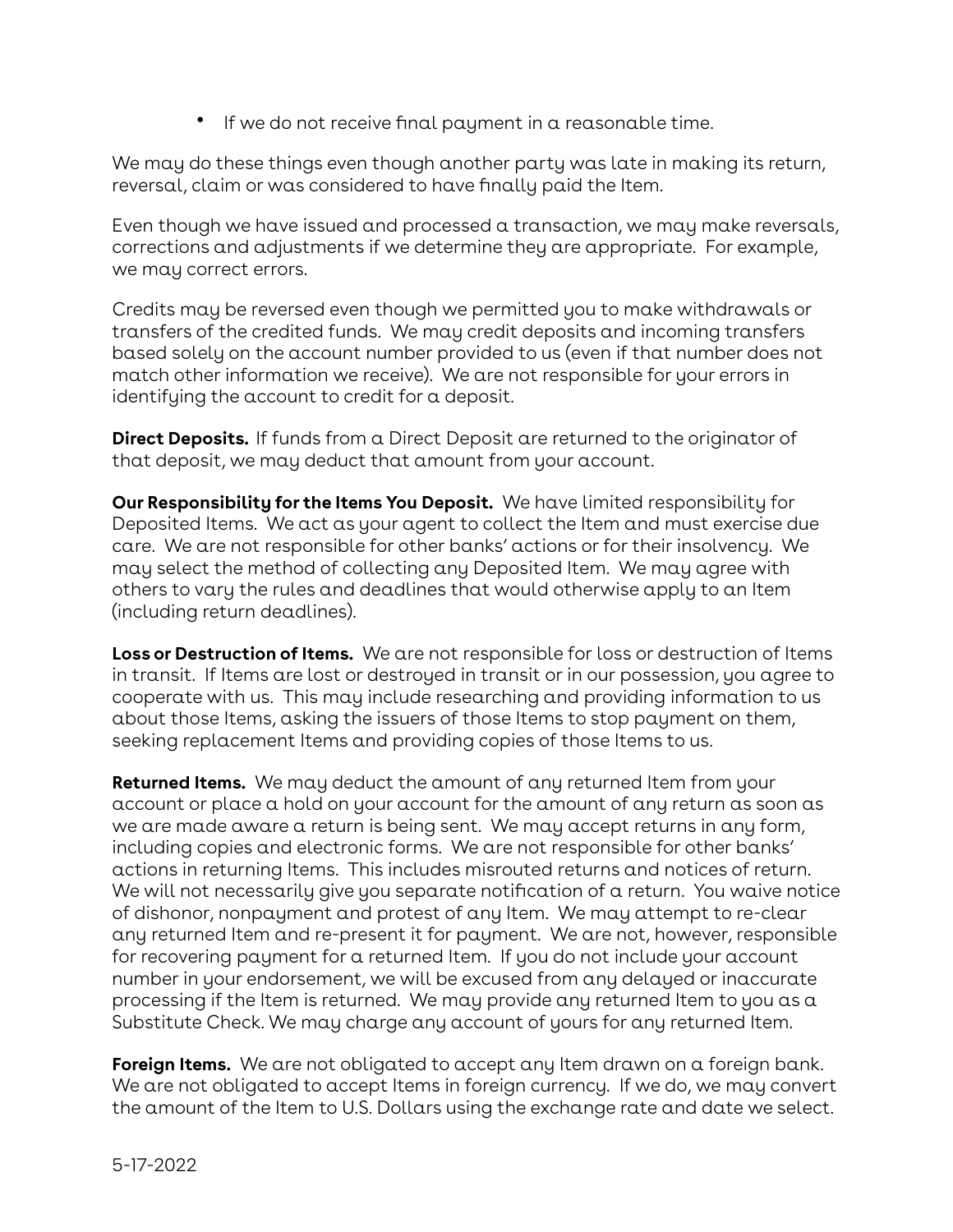You are responsible for our Fees and any Fees we incur to collect the Item. You accept all risks of currency fluctuation and late return. Funds from foreign deposits may not be available until we actually receive final payment for the Item.

**Claims that Third Parties Make Against Us.** We have responsibilities to third parties for Items that you deposit to your account. We also have responsibilities to third parties that transfer funds into your account. Those third parties may be able to make claims against us. If a claim is made against us:

- We may place a hold on your account when we learn of a claim.
- We may deduct the amount of the claim from your account. We may also deduct our losses and expenses in handling the claim. We may not give you notice before we do this. We may do this even though it overdraws your account.
- We are not obligated to verify the factual accuracy of claims. We are not obligated to verify that the claim is timely or to assert any defenses to the claim.
- In some situations, you might ask us to dispute a claim. If we do, you agree to be responsible for our losses and expenses.

# **4. Availability of Deposited Funds.**

Some deposits are not available for immediate withdrawal.

**Funds Availability Policy.** Our current policy is to make funds from your deposits available to you on the first Business Day after the day we receive your deposit.

For determining the availability of your deposit, every day is a Business Day, except Saturdays, Sundays and federal holidays. However, if a deposit is received on a day we are not open, we will consider those next Business Day Transactions.

If you will need the funds from a deposit right away, you should ask us when the funds will be available.

## **5. Transactions on Your Account**

**Electronic Funds Transfers.** You have certain rights regarding electronic transfers from your account. Federal Regulation E issued by the United States Federal Reserve Board of Governors generally governs Electronic Funds Transfers. See our Electronic Funds Transfer Disclosure contained in Section 12 of this Document.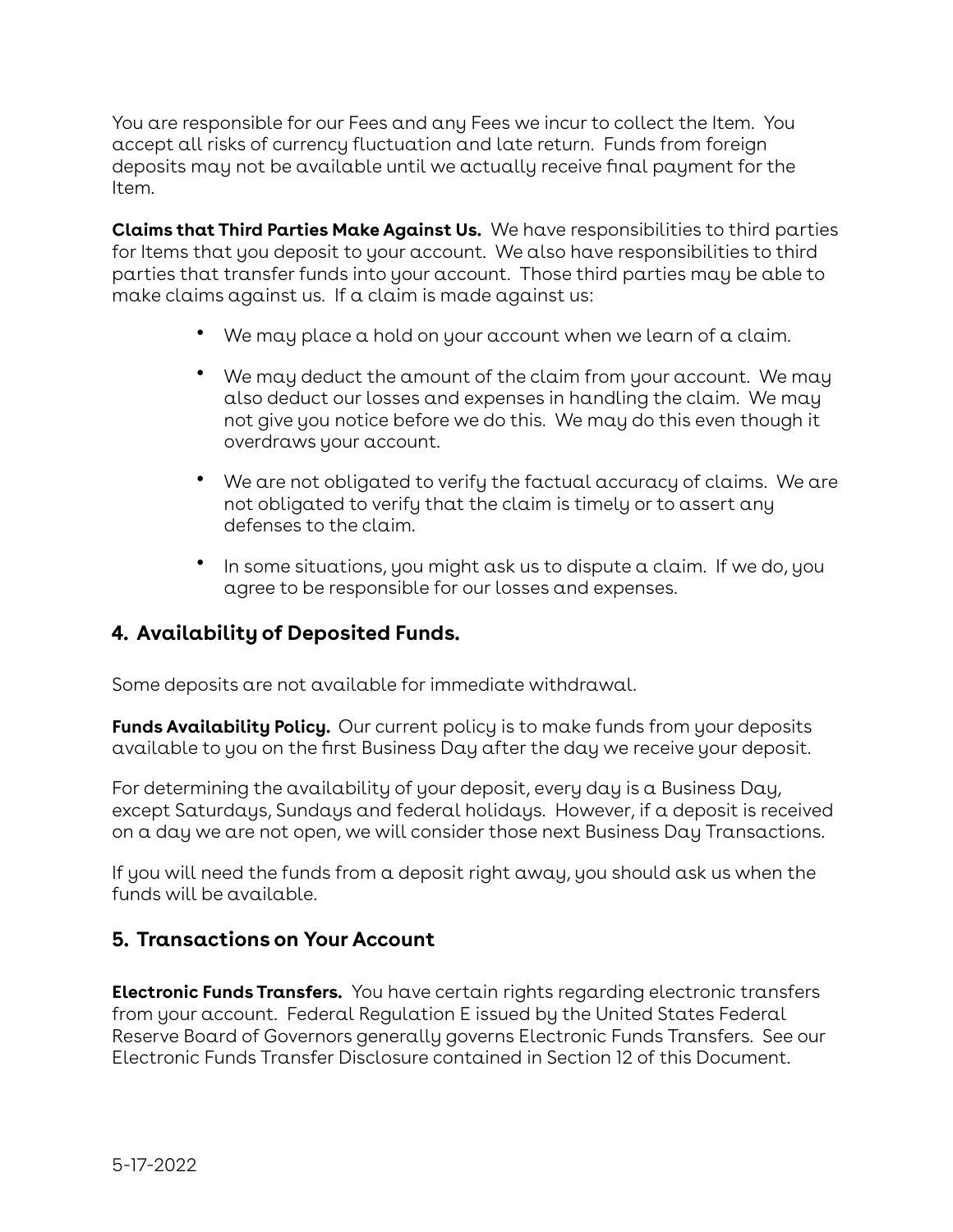**Other Transactions on Your Account.** We may honor any Transactions that you have directly or indirectly authorized. Other Transactions may take a variety of forms. For example, we may honor:

- Incoming Substitute Checks. We may also honor other images or electronic records that refer to checks you have issued.
- Transactions from merchants and other Payees that are permitted to convert your checks into electronic Transactions.
- Debit and ATM card Transactions that you are responsible for.
- Transfers that you have authorized us or any third party to initiate. This may include transfers initiated over the internet, by telephone or other means.
- Other transfers that third parties are allowed to submit under applicable banking rules. This may include adjustments, corrections, reversals and reclamations of previous Transactions.

**Actions by Members of Your Family.** If a member of your immediate family uses your account or is on your account, we may assume that you authorized that action.

**Holds Based on Authorization.** In some situations, we may authorize Transactions on your account. For example, this may occur when you use a Debit Card. Some merchants request authorizations for more than the amount of the Transaction. We may place a hold on your account for the amount authorized. A hold may continue until the Transaction itself is posted to your account.

**Transfers by Third Parties.** Please exercise caution in giving your account number to a third party. If you do, we may assume that you have authorized that third party to transfer funds to or from your account. We are not required to inquire into the circumstances of those transfers.

**Claims You Have Against Third Parties.** If you have a dispute with a third party, you agree to resolve that dispute without involving us, even if we processed your payment to the third party.

**Pursuing Claims Against Third Parties.** Transactions posted to your account may give rise to claims against a third party. Nothing in these Deposit Terms are intended to preclude you from asserting those claims.

**Transactions from Outside the United States.** We have rights against third parties that transfer or present Items drawn on your account. We also have rights against third parties that initiate transfers from your account. If we honor a Transaction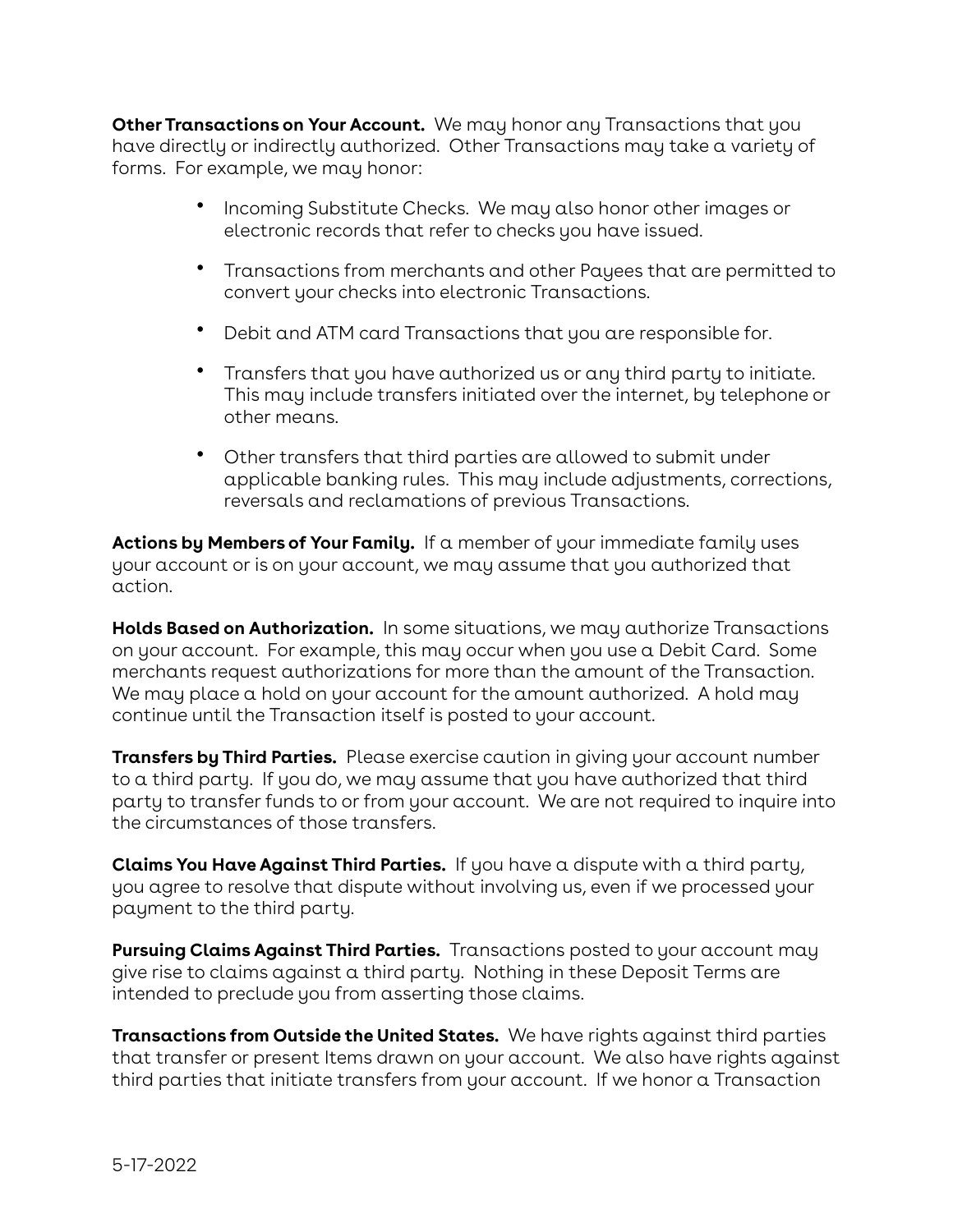that has come from outside the United States, we may not have the same rights. You are responsible for any losses we suffer in those circumstances.

**Our Responsibility for Honoring Transactions.** We will exercise ordinary care in paying Transactions. Despite this, we may inadvertently honor an unauthorized Transaction. We will not be liable if we could not reasonably detect that the Transaction was not properly payable. For example, if we could not reasonably detect that an Item was forged or altered, we will not be responsible for paying that Item.

**Our Standard of Care.** We will be considered to have exercised ordinary care if we follow local banking practices. In addition:

- We may rely on automated processing and the information encoded on Items presented on your account.
- We may not review every Transaction posted to your account

**Disputed Transactions.** If you dispute a Transaction posted to your account:

- You must notify us of your dispute as soon as you become aware of it.
- We may ask for information to help us investigate your dispute.

We may withhold the amount of a disputed Transaction from your account until we complete our investigation. We may credit your account before completing our investigation. We may reverse that credit later if we determine the Transaction was properly posted.

# **6. Overdrafts.**

**Your Responsibilities.** You must keep enough money in your account to cover the transfers you authorize.

#### **IMPORTANT NOTES**

- It is possible to overdraw your account even if the Available Balance or Pending Items as displayed in your account appears to indicate you have enough money. Those balances may not reflect card transactions or transfers that are authorized to be paid from your account that has not yet been posted by us.
- Do not assume that you will be able to make a covering deposit before a particular card transaction or transfer is posted and is paid from your account. Card transactions and transfers can post, and are paid, very quickly. As a result, attempting to cover those transactions at the last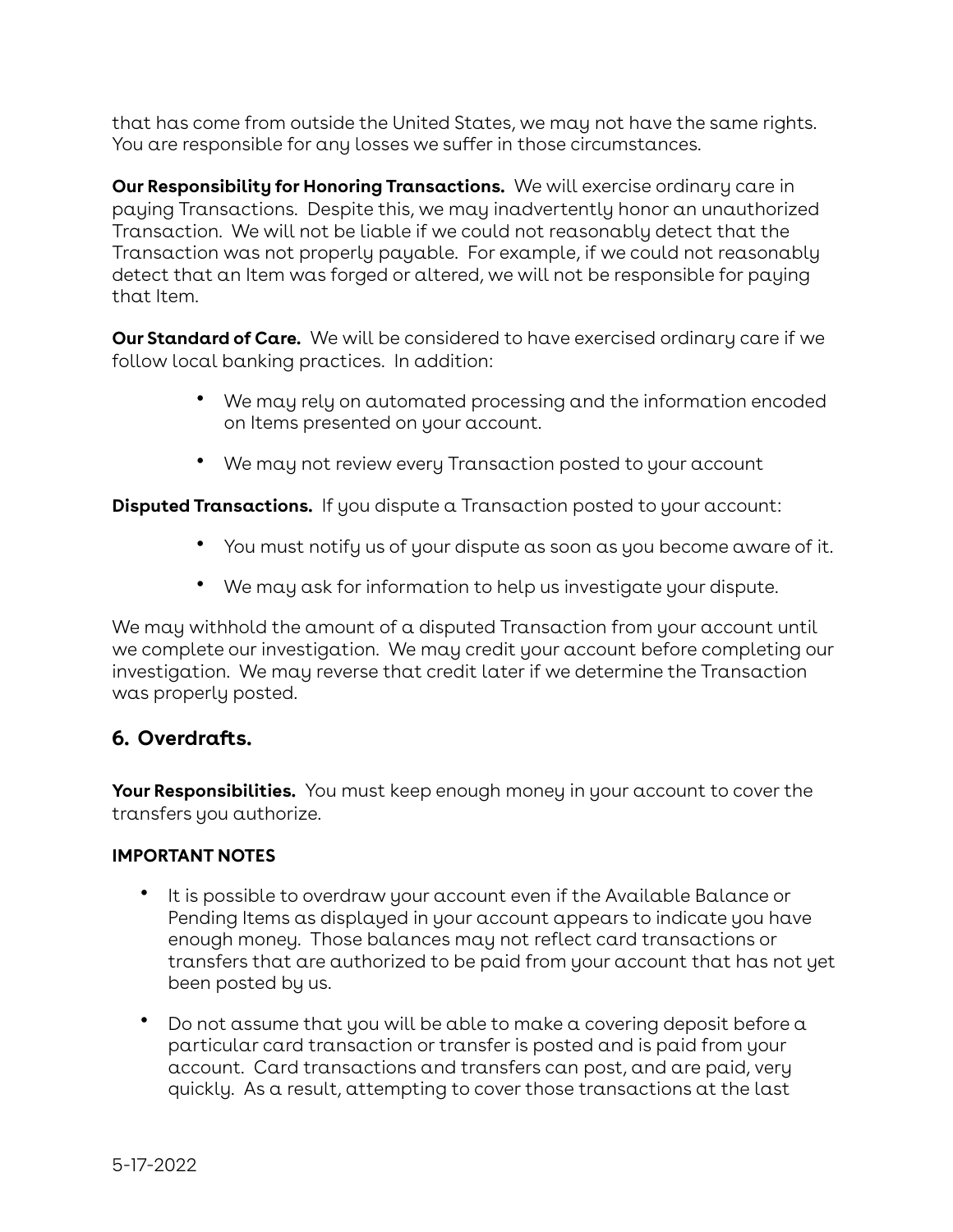minute by making a deposit may not work, because the deposited funds may not be available as quickly as you need them to be. Funds subject to a hold are not available to cover transactions. Please carefully review Section 4 of this Document if you have questions about funds subject to a hold.

**Our Options.** If a transfer is received by us and you do not have funds to cover the Item, we may refuse to pay the transfer and then return it. We may also choose to pay the transfer, which will create an Overdraft. Even if we have a history of paying Overdrafts for you, we may stop doing so at any time.

**Overdraft Timing.** We are not obligated to evaluate the availability of funds in your account at any particular time or more than once before making a decision. As a result, an Overdraft decision might be made before you make a deposit later in the day.

**Credits and Debits.** Deposits are additions to your account and are referred to as "credits" or "Money in". Deductions or subtractions from your account are referred to as "debits" or "Money out". Credits and debits can take many forms.

Credits and debits individually or together may be referred to as "Transactions." We use both automated and manual systems to process and post Transactions to your account. We also may refuse to accept a Transaction as prescribed by our procedures and regulatory requirements.

If you have more than one Transaction on the same day (and do not have sufficient funds in your account), the order we use to post those Transactions may affect the number and extent of Overdrafts you have that day.

**We Choose the Order of Posting.** We generally choose the order in which Transactions are posted to your account by category and within each category (see below for more details). You agree that we may decide how our system will process and post the order of your Transactions and understand that such order may change from time to time based on regulatory requirements, technology and industry standards. This includes the order in which we decide to authorize, accept, decline, pay or return credits, debits and holds on your account. This may include different timing for categories of Transactions based on how the Transaction is presented and administered by us.

The posting order of Transactions to your account may vary based on the types of Transactions presented, their source and the respective cutoff times applicable for the systems utilized. As a result, the posting order to your account may be different from the order in which your Transactions actually occur. All of this will affect when Overdrafts occur and which of your Transactions we pay or return.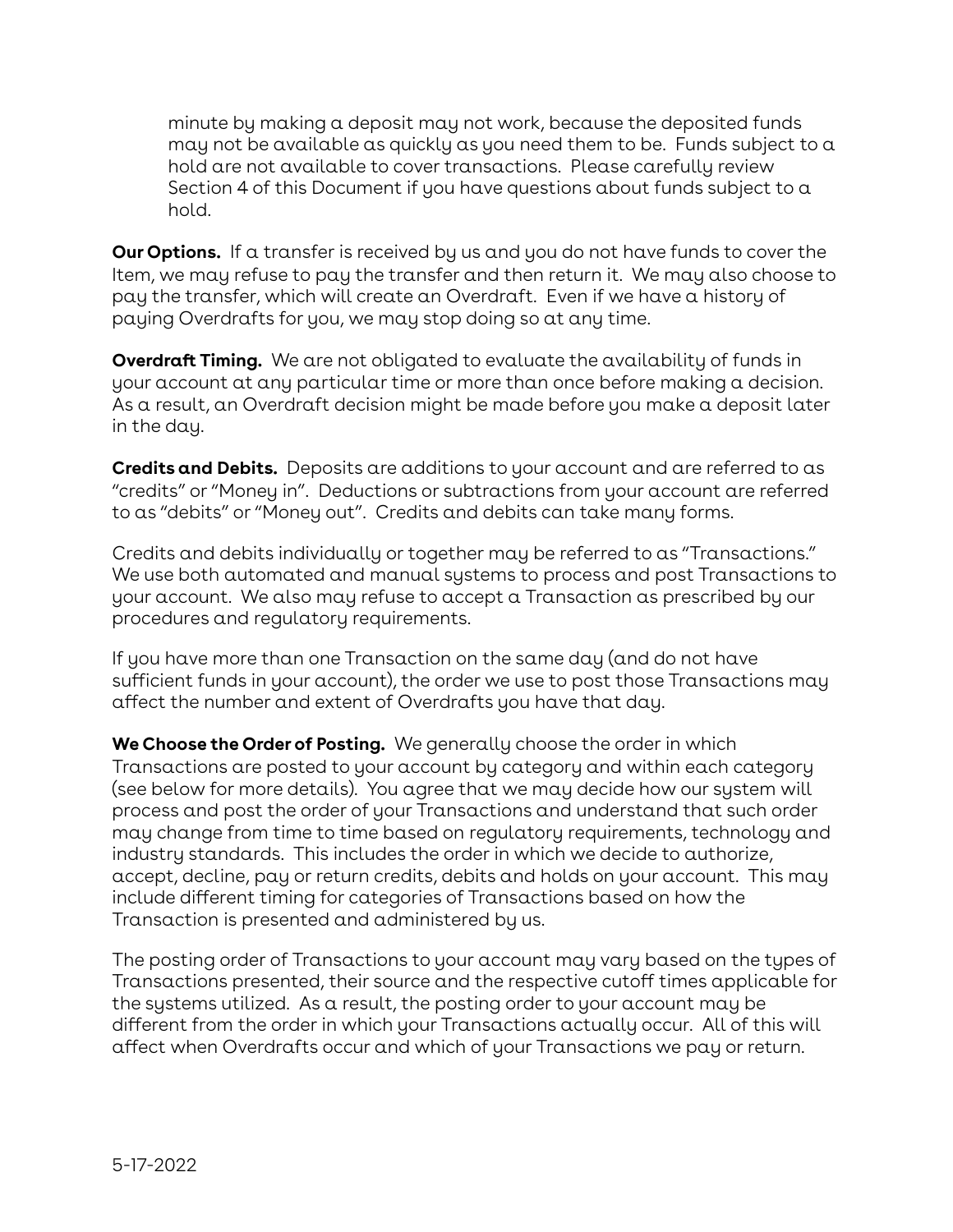**Explaining the Posting Order of Transactions on Your Account.** Generally, we post transactions in the order we receive them.

Deposits or credits are Transactions that increase the balance in your account. Withdrawals or debits are Transactions that reduce the balance in your account.

Transactions received after our Business Day cutoff times will be processed on the next Business Day.

#### **We generally process withdrawals in the following categories as follows:**

- ACH transactions that are originated from your Milli account are generally posted in real-time.
- ACH transactions that are originated at another financial institution will post when it is settled.
	- o The transactions will be settled when they appear on your account.
	- o Things to consider when you are relying on the timing of these transactions
		- $\blacksquare$  The time of day you initiate this transaction (be aware of any cut off times of the financial institutions in which you are initiating the transaction and the cutoff times of Milli);
		- Keep in mind transfers between financial institutions aren't processed on weekends and federal holidays, so transfers take longer at those times.
- Internal Milli account transfers are generally posted real-time.
- Debit Card Transactions (non-ATM Transactions) are generally posted in real-time

The posting order of deposits and withdrawals may change from time to time based upon regulatory requirements, technology or industry standards.

We recommend that at all times you maintain an accurate record of balances and Transactions that you authorize for deposit or withdrawal from your account, so sufficient funds are always available.

# **7. Statements and Other Communications and Notices.**

**Statements and Communications.** Statements and other information about your account will be available through the Milli App. We may also send you statements, notices that your statement is available and other communications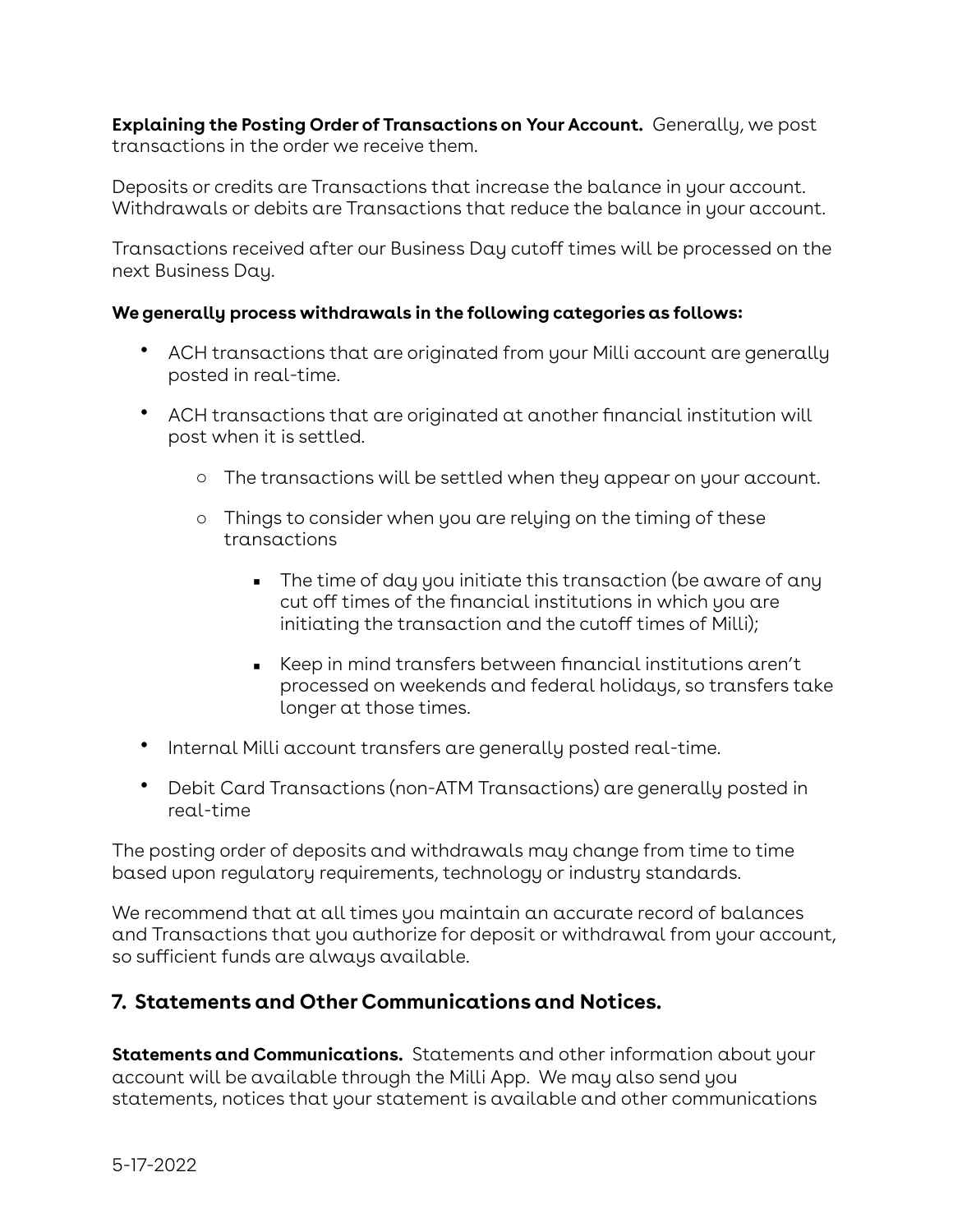(we will refer to all of these things as "statements"). Anything we send you may be addressed to the single contact address contained in our records. If there is more than one of you, you should make arrangements among yourselves to share what we send. Your statement cycle may vary depending on the product(s) that are associated with your account. You should not communicate sensitive information to us via unencrypted email.

**Reviewing Statements and Communications.** You should promptly review the statements and other information we make available to you. Please review carefully and make sure:

- There are no mistakes.
- That we recorded each of your deposits.
- That each Transaction posted to your account was properly authorized. If you need a copy of an Item, let us know right away.

Notify us immediately of any problems you discover.

**Deadlines for Notifying Us of Problems.** If you do not promptly notify us of a problem that is evident on a statement, you may not be able to hold us responsible for it.

You are in the best position to discover and report any unauthorized charge to your account. If you do not notify us of a problem on a statement within thirty (30) days of the date of the statement, you may not be allowed to assert a claim about subsequent problems created by the same wrongdoer.

If you do not notify us of a problem on a statement within sixty (60) days of the date of the statement, the statement will be considered entirely correct. We will not be responsible for any error or Transaction shown on such a statement.

**Communications with You.** We may contact you to service your account and for collection and other purposes. We may contact you, including by phone call, text or email using live operators, automated systems, automatic dialing devices and recorded messages. Some of these contacts may result in charges to you. We may contact you at home or work. Our contacts will not be considered unsolicited. If you provide a cell phone number to us or place a cell phone call to us, you agree that we may contact you at that cell phone number. If you provide us with an email address or if you send us an email, you agree that we may contact you at that email address.

**When Notices are Effective.** Our notices to you are effective when we include the notice on or with your monthly statement. If we send the notice separately, it will be effective when we put it in the U.S. mail or send it to you.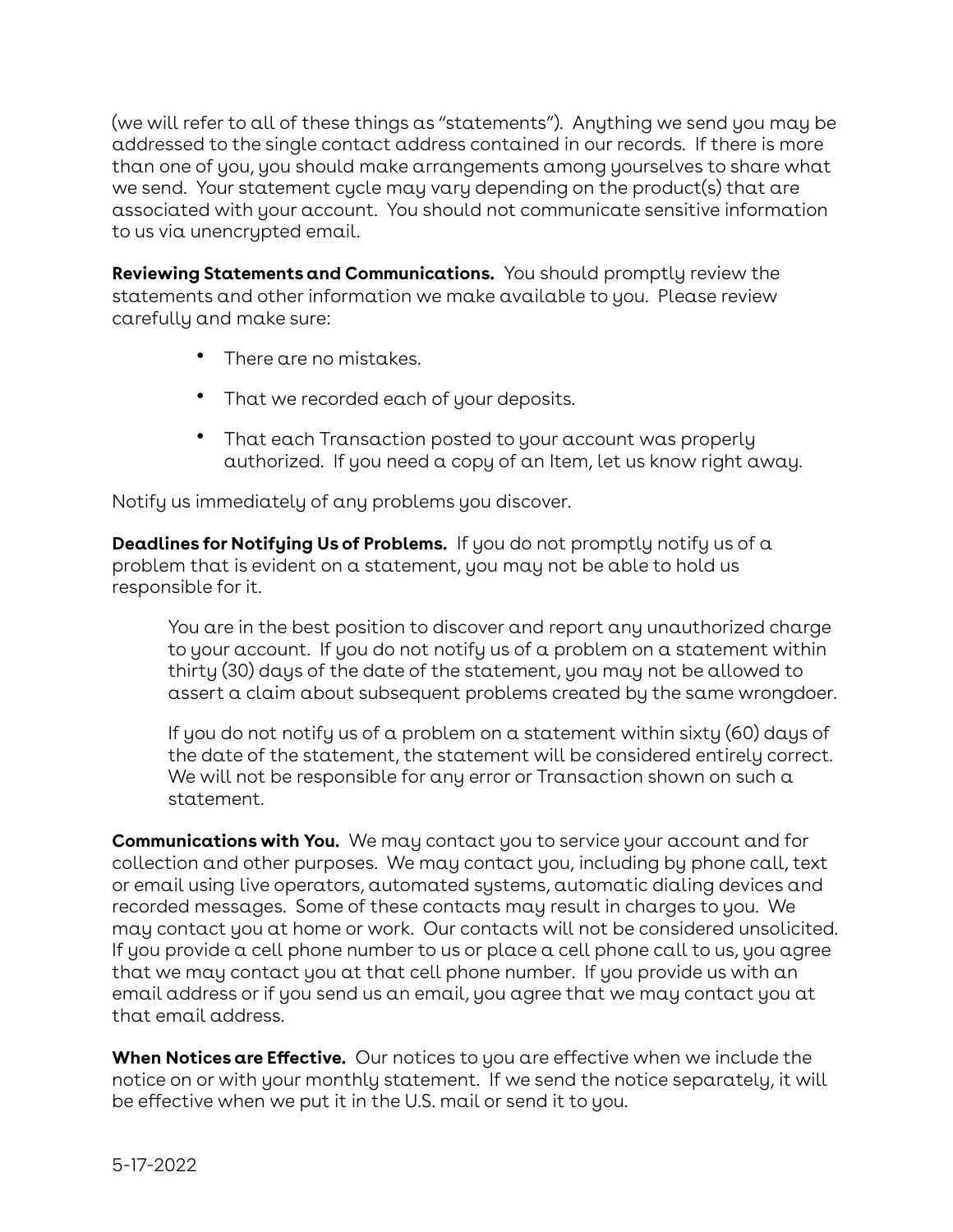**Recording.** We may monitor and record all communications with you in accordance with applicable law.

**Phone Number and Address Changes.** You must promptly notify us of changes in your phone number or address. We may change your address if we receive a change notice from the U.S. Postal Service. We may also rely on other services that update contact information. We may apply address changes to all of your accounts with us. We may rely completely on our account records to determine the ownership of your account.

**Communications with Others.** We may report information about your obligations to us to credit bureaus and similar organizations. We may obtain credit reports and make inquiries of others in connection with maintaining your account and collecting from you. You authorize any third party to release information about you to us.

**Notices to Us.** You may notify us by calling or writing us at the appropriate contact information listed in Section 14 of this Document. Any notification by phone should be confirmed in writing as soon as possible. Notices to us are not effective until they are actually received in writing by an employee that has authority to act on the notice. You agree that we will have a reasonable opportunity to act on each notice we receive. We may disregard communications we consider unreliable (e.g., communications via fax, unsecured email and voicemail).

# **8. Our Obligations and Liability.**

**Legal Obligations.** We have obligations to you under applicable law. You agree that we have no liability to you other than liability imposed by statute that cannot be waived or if agreed to in these Deposit Terms.

**Our Standard of Care.** We are obligated to exercise ordinary care as specified by applicable law. This means our standard of care should not vary unreasonably from general banking practices for similarly situated banks in our local area. Clerical errors, inadvertence, oversights and honest mistakes of judgment will not count as failures to exercise ordinary care. Our policies and procedures are for our own internal purposes only. They may not be taken into account for purposes of evaluating whether we have exercised ordinary care.

**Warranty Disclaimer.** OUR BANKING SERVICES ARE PROVIDED "AS IS." WE DISCLAIM ALL IMPLIED WARRANTIES, INCLUDING ANY WARRANTIES OF MERCHANTABILITY, FITNESS FOR A PARTICULAR PURPOSE AND NON-INFRINGEMENT.

**Limitation of Liability.** We are not liable for defaults or delays that arise out of communication failures, computer or equipment failures, emergency conditions or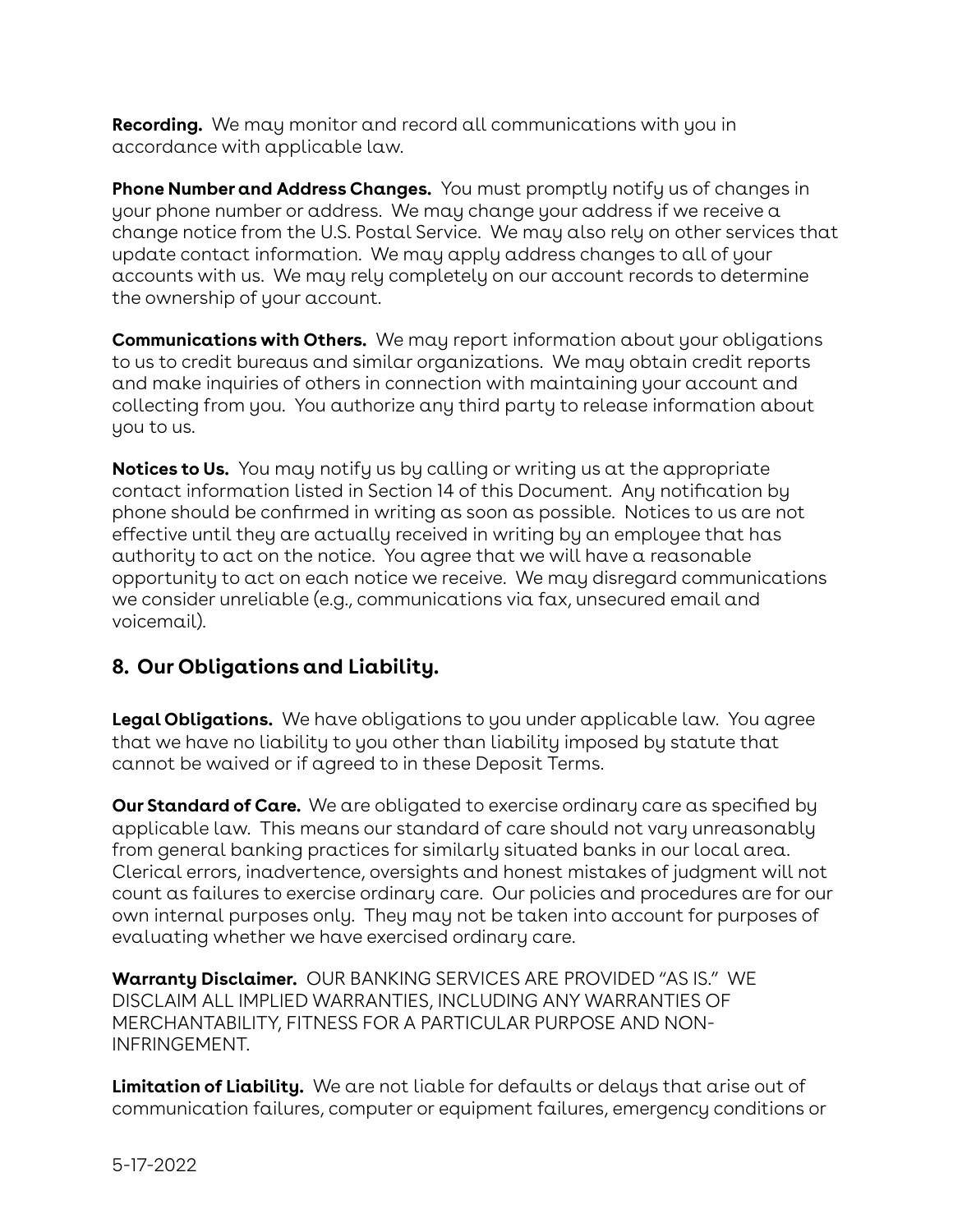any other circumstances beyond our control. WE WILL NOT UNDER ANY CIRCUMSTANCES BE LIABLE FOR SPECIAL, INCIDENTAL, INDIRECT, CONSEQUENTIAL OR PUNITIVE DAMAGES, REGARDLESS OF WHETHER THEY ARE FORESEEABLE. These limitations apply to all claims, whether based on breach of contract or any other legal theory.

**Refusal to Take Action.** Except as otherwise required by law, we may refuse to take any action for any reason. This includes the right to refuse to violate applicable laws.

**Third Party Claims and Disputes Among Owners and Others.** Generally, we may refuse to respond to any inquiry, request or claim from any party other than an owner. We are not responsible for resolving or taking action over owner disputes. We may choose what to do if there is any claim or dispute on your account. For example, we may:

- Continue to honor Transactions as permitted by these Deposit Terms or we may close your account.
- Place a hold on your account until any claim or dispute is resolved to our satisfaction.
- Comply with any legal process we receive regarding any one of your accounts. This includes garnishments, levies, attachments, forfeitures, seizures, subpoenas, tax levies and withholding orders, search warrants and other requests for information, and any other type of judicial, administrative or legal process or order. We may honor legal process regardless of where or how we receive it and regardless of which branch your account is associated with. We may apply a separate cutoff time to legal process. Our security interest and Setoff rights will take precedence over any legal process.
- Honor any claim that we determine to be justified. We may do this even if it results in an Overdraft on your account.
- Impose a charge for any third party claim or dispute among owners that we receive.
- Pay any claimed or disputed funds into court and ask the court to decide who is entitled to them.

We are not required to decide the merits of any third party claim or owner dispute.

We may not give you advance notice of these actions. You are responsible for our costs and expenses in any of these circumstances.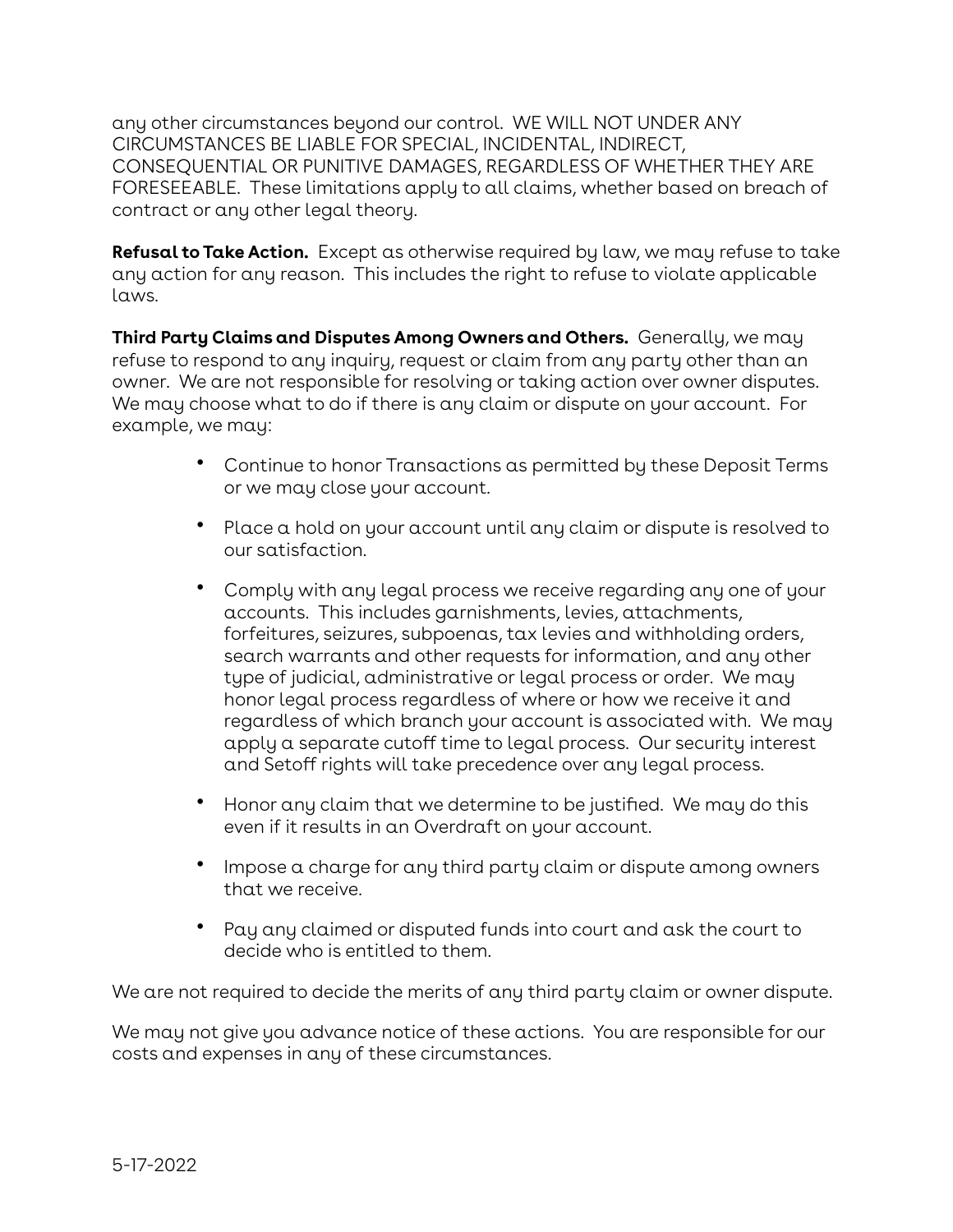# **9. Your General Obligations.**

**Review Statements and Communications.** You agree to promptly review the statements and other information we make available to you. Please monitor your transactions within the app to keep track of current activity in your account.

**Reasonable Care.** You agree to use reasonable care in using and handling your account.

**Safeguarding Your Account.** You agree to safeguard your debit card and user ID and passwords. You also agree to protect the computers and mobile devices used to access your account. You agree to notify us immediately if any of your user IDs, passwords, computers or mobile devices are lost, stolen or accessed by unauthorized persons.

**User IDs and Passwords.** You agree to keep your user IDs and passwords protected. You should change your password frequently and choose strong passwords (our system may provide some guidance on this topic). We may follow any instructions we receive from any person using your user ID and password. If a person uses your user ID or password, we may assume that you authorized that person to do so. If that is not the case, we may assume you failed to properly safeguard your account.

**Digital Communication.** It is very important for you to take care to protect your account. You should not communicate sensitive information to us via unencrypted email, including your account number.

**Compliance with Law and Rules.** You agree not to use your account for any illegal purpose. You agree to comply with all applicable laws.

Applicable laws include those enforced by the Office of Foreign Assets Control. Among other things, those laws prohibit payments to certain foreign countries and to certain listed persons and organizations (e.g., terrorists and drug traffickers). You can obtain additional information at [800-540-OFAC](tel:800-540-OFAC) (6322).

You agree not to use your account for unlawful internet gambling. We may block any Transaction that we identify as a restricted Transaction under the Unlawful Internet Gambling Enforcement Act of 2006 or other applicable law.

**Other Rules.** We may send or receive Items for you through the ACH and other associations or clearinghouses. You agree to be bound by the rules of those associations and clearinghouses. Please see Disclosures for the Notice with Respect to ACH Credit Transactions and UCC Article 4A contained in Section 12 of this Document.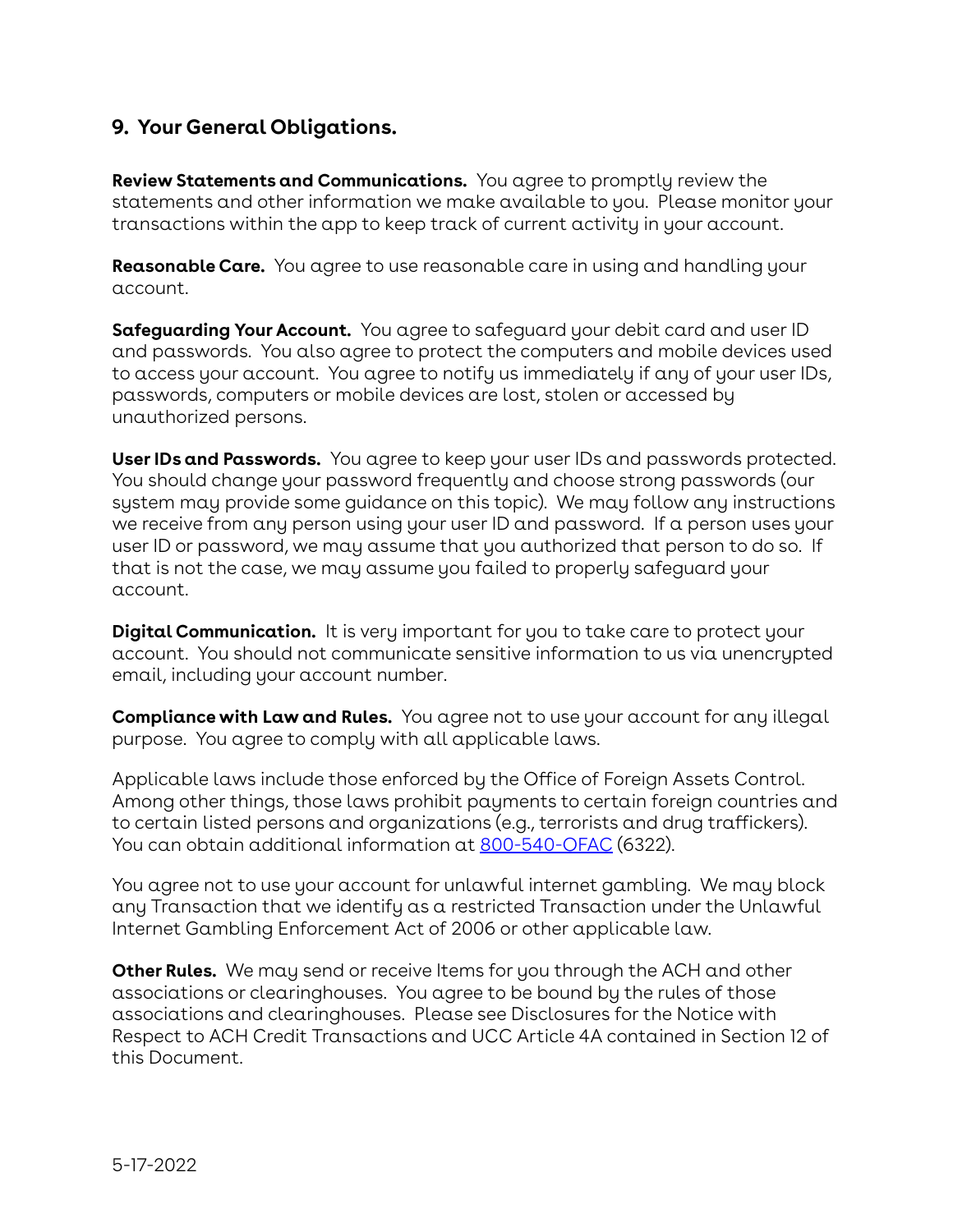**Your Responsibility for Our Losses.** In some situations, a third party may make a claim against us. You agree to be responsible for the losses, costs and expenses we suffer because of third party claims. Examples of third party claims include the following:

- If the claim involves a Transaction on your account. This could include a transfer or a withdrawal. This includes claims related to the role we play as your bank in those Transactions.
- If the claim is based in whole or in part upon the fact that we are your bank. This includes claims made against us to recover money from your account or information about your account.
- If the claim relates to something we did or did not do at your request.
- If the claim involves something you did or did not do. This includes not complying with your obligations in these Deposit Terms or any other contract.

You will continue to have these responsibilities after your account is closed. We may deduct our losses, costs and expenses for these matters from your account. You are not responsible to the extent a third party is entitled to recover from us for our own gross negligence or willful misconduct.

**Errors.** You agree to notify us immediately if we credit your account in error or if you receive funds from us in error. You have no rights in those funds and you agree to return them to us promptly.

## **10. Dispute Resolution; Arbitration.**

#### *Please read this carefully. It includes a class action waiver and an enforceable arbitration provision.*

**Definitions.** In this part of the Deposit Terms:

A "Claim" means any issue or dispute involving these Deposit Terms or any prior deposit agreement for your account. A Claim may involve your account application or activity in your account. A Claim also may involve advertising, benefits or products related to your account. A Claim may involve action or inaction. Claims may exist now or arise in the future and may be for money damages, penalties or for injunctive, declaratory or equitable relief.

An "Ordinary Claim" is a Claim seeking money damages for less than \$25,000, not counting interest and costs. A Claim is not an Ordinary Claim if anyone is a party to it other than you, us and/or Our Related Parties.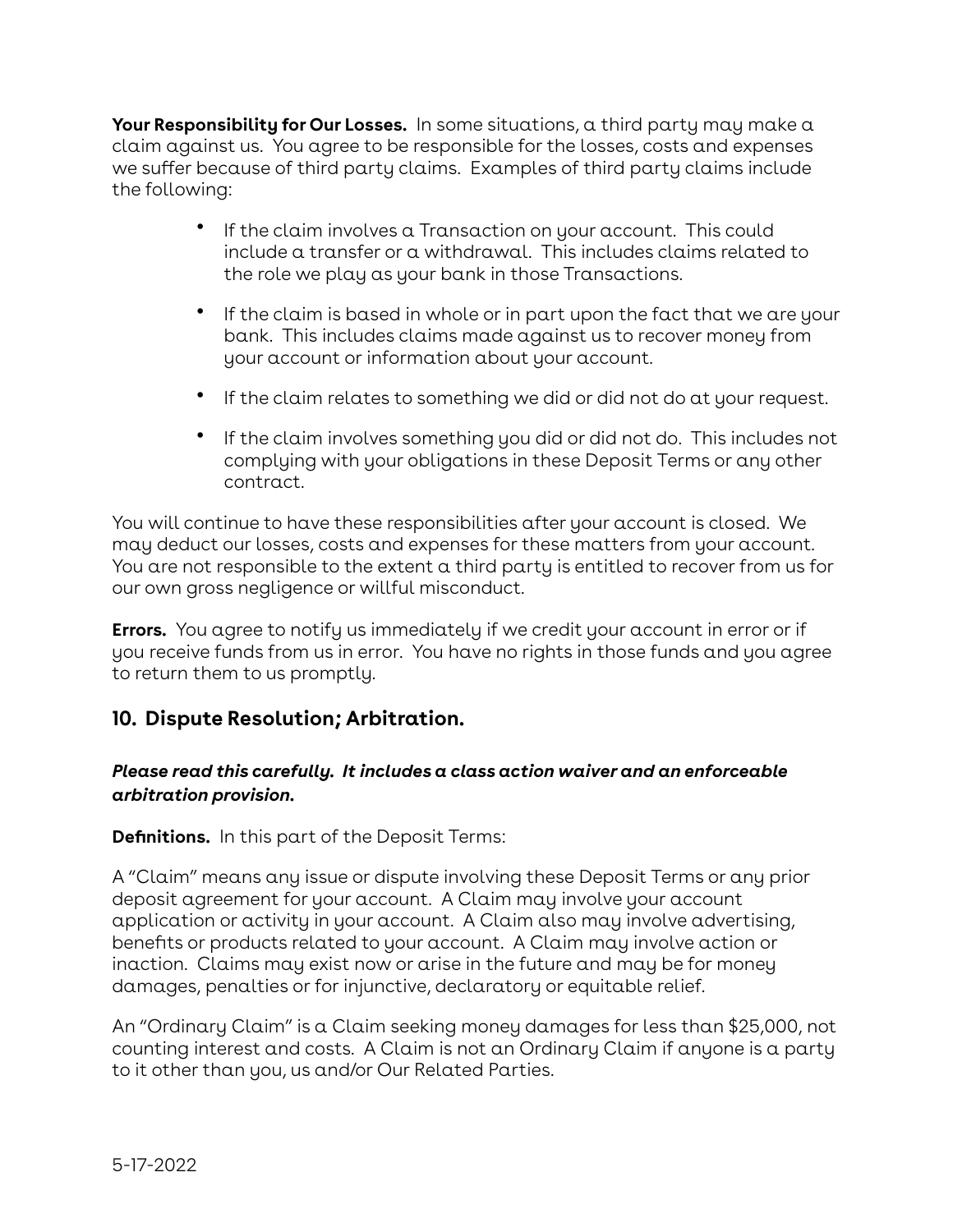"You" means you and anyone associated with you. This could include a joint account holder, a beneficiary of your account or a legal heir or a trustee acting on behalf of your estate.

"Our Related Parties" are parties related to us such as our parent, subsidiaries and affiliates. This also includes corporate officers, directors, employees, representatives, successors and assigns. The term also includes others who provide products or services to you or to us for your account.

"Class Proceedings" are proceedings brought by or on behalf of a class. These include proceedings brought in a representative capacity or in a private attorney general action. The term applies to proceedings whether filed in court or in arbitration.

**Notice and Timing of Legal Actions.** Before we bring a Claim against you, we must tell you about our Claim in writing. The writing must identify the amount we claim. Before you bring a Claim against us, you must do the same. If we claim you owe us money, our written notice may be a statement we send you. You may take thirty (30) days to pay us or such longer time as allowed by these Deposit Terms or applicable law. If you do not pay us on time, we may begin a court or arbitration proceeding.

If you have a Claim against us, you must tell us within ninety (90) days of when you learned (or should have learned) of the facts on which your Claim is based. We will have a reasonable period of time (not less than 30 days) to correct the situation. If we do not correct the situation in this time, you may begin a court or arbitration proceeding. You must commence that proceeding within one year of the date of the first statement that referenced the subject of your Claim.

#### **Class Action Waiver.**

**NEITHER YOU NOR WE MAY INITIATE OR PARTICIPATE IN ANY CLASS PROCEEDING IN COURT OR IN ARBITRATION.** You and we waive the right to bring Class Proceedings against each other. We may not participate in a Class Proceeding brought against you. You may not participate in a Class Proceeding brought against us.

#### **Binding Arbitration.**

#### **THIS PROVISION SAYS YOU OR WE MAY REQUIRE ANY CLAIM OTHER THAN AN ORDINARY CLAIM TO BE RESOLVED BY BINDING ARBITRATION.**

**IN ARBITRATION, YOU AND WE GIVE UP THE RIGHT TO HAVE THE MATTER HEARD IN COURT AND BEFORE A JURY. IN ADDITION, OTHER RIGHTS YOU AND WE HAVE IN COURT, LIKE THE RIGHT TO CONDUCT DISCOVERY OR TO APPEAL, MAY NOT BE AVAILABLE OR MAY BE MORE LIMITED. EXCEPT AS PROVIDED BELOW, YOU AND WE WAIVE THESE RIGHTS.**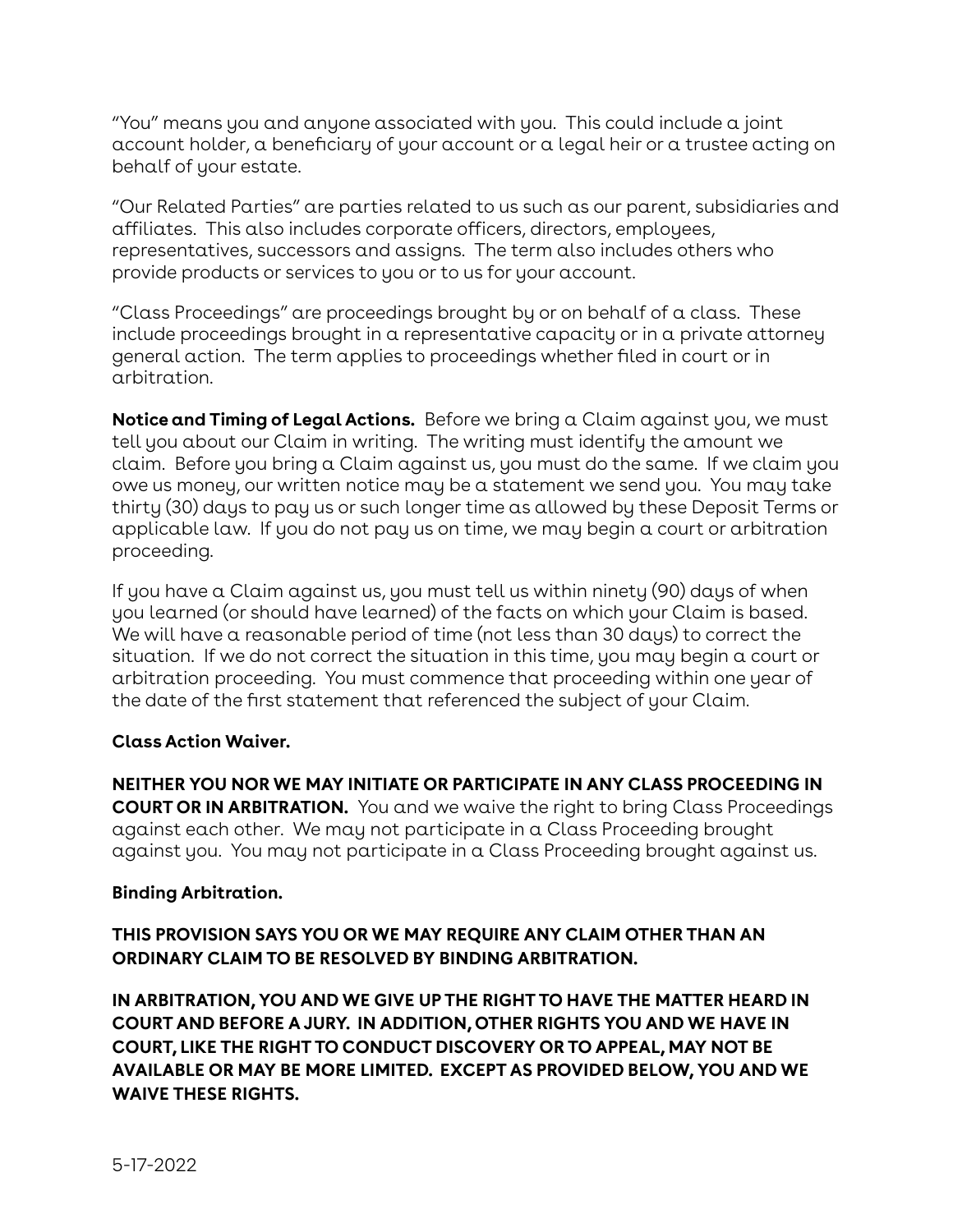"Ordinary Claims" are not subject to this arbitration provision and may be resolved in an appropriate court. Except for Ordinary Claims:

- You may require any Claim we assert against you to be resolved through binding arbitration.
- We may require any Claim you assert against us and/or any of Our Related Parties to be resolved through binding arbitration.
- If you assert a Claim against one of Our Related Parties and not us, the Related Party may require that Claim to be resolved through binding arbitration.

No arbitration will be consolidated with any other arbitration without the consent of all parties. The right to require a Claim to be resolved through binding arbitration includes Claims asserted as counterclaims, cross-claims or third party claims.

This arbitration provision will apply even after your account is closed or transferred. This provision will apply even if these Deposit Terms change or you file bankruptcy.

This arbitration provision is made in a transaction involving interstate commerce. It will be governed by and enforceable under the Federal Arbitration Act, 9 U.S.C. §§ 1 through 16, as amended.

If any part of this arbitration provision is unenforceable, that part will be severed. The rest of this arbitration provision will remain in effect. If the Class Action Waiver is held to be invalid, the entire arbitration provision will be null and void.

#### **Any party choosing to have a Claim resolved by arbitration waives the right to assert that Claim in court, to have a jury determine that Claim, and to engage in discovery, except as the applicable Arbitration Rules may provide.**

**Arbitration Procedures.** An arbitration proceeding will be brought before a third party called an "Administrator." The Administrator will be the American Arbitration Association ("AAA") or the National Arbitration Forum ("NAF"). If neither is available, you and we will agree to a comparable organization. No other organization may be used.

An arbitration will be subject to the rules and procedures of the Administrator (the "Arbitration Rules"). If the Arbitration Rules conflict with this arbitration provision, this provision will prevail.

You may obtain AAA forms and rules by contacting the AAA. You can write the AAA at 1633 Broadway, 10th Floor, New York, NY 10019. You can call the AAA at [800-778-7879](tel:800-778-7879). You can visit the AAA at [www.adr.org.](http://www.adr.org)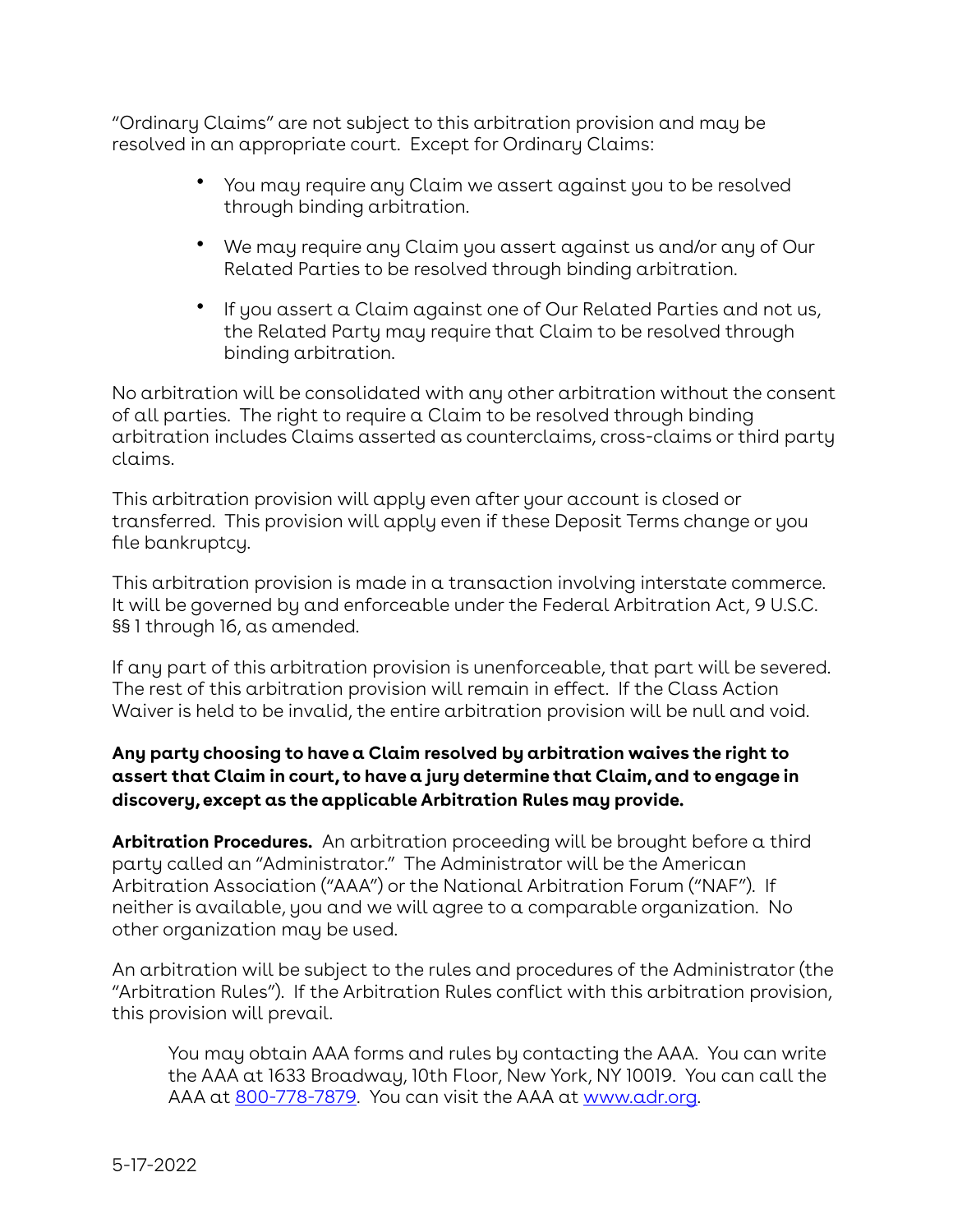You may obtain NAF forms and rules by contacting the NAF. You can write the NAF at P.O. Box 50191, Minneapolis, MN 55405. You can call the NAF at [800-474-2371](tel:800-474-2371). You can visit the NAF at [www.arb-forum.com.](http://www.arb-forum.com)

The arbitration will be decided by one or more impartial Arbitrators selected under the applicable Arbitration Rules. Arbitrators must be lawyers with at least ten years experience or former judges. The decision of the Arbitrators will be final and binding. The decision will be subject to judicial review, but only as set forth in the Federal Arbitration Act. A court having jurisdiction may enter judgment based on the Arbitrators' decision.

Only the Arbitrators may decide if a claim, dispute or controversy is a Claim subject to this provision. A court may decide whether a Claim is an Ordinary Claim. The Arbitrators may not entertain Class Proceedings. If the Arbitrators do so anyway, you or we may appeal to a court that has jurisdiction. Any Class Proceeding allowed despite these terms will be conducted only in a court having jurisdiction. The Arbitrators will apply law consistent with the Federal Arbitration Act, and other applicable federal laws and regulations. The Arbitrators will honor statutes of limitations and appropriate claims of privilege. The Arbitrators may not award punitive damages.

If there is an arbitration hearing, it will take place in the federal court district where you live when the arbitration is started.

Counsel in any arbitration may represent you and us. Each party will bear their own fees and expenses, regardless of who prevails.

We will reimburse the fee you pay an Administrator to initiate an arbitration proceeding consistent with these terms, up to \$350. You must prove you paid the fee. Reimbursement applies only if you initiate an individual proceeding in good faith. We will pay other fees if the Administrator or Arbitrators tells us we must. Other fees may be assessed to you or to us as the Arbitration Rules and applicable law provide.

# **11. Miscellaneous.**

**Additional Legal Rules.** These Deposit Terms are designed to be simple and straightforward. Applicable law gives both you and us additional rights and responsibilities. These Deposit Terms do not describe all the applicable laws that might possibly apply.

**Modification of Legal Rules.** These Deposit Terms should be considered to modify applicable law to the extent permitted. Many laws cannot be modified by agreement.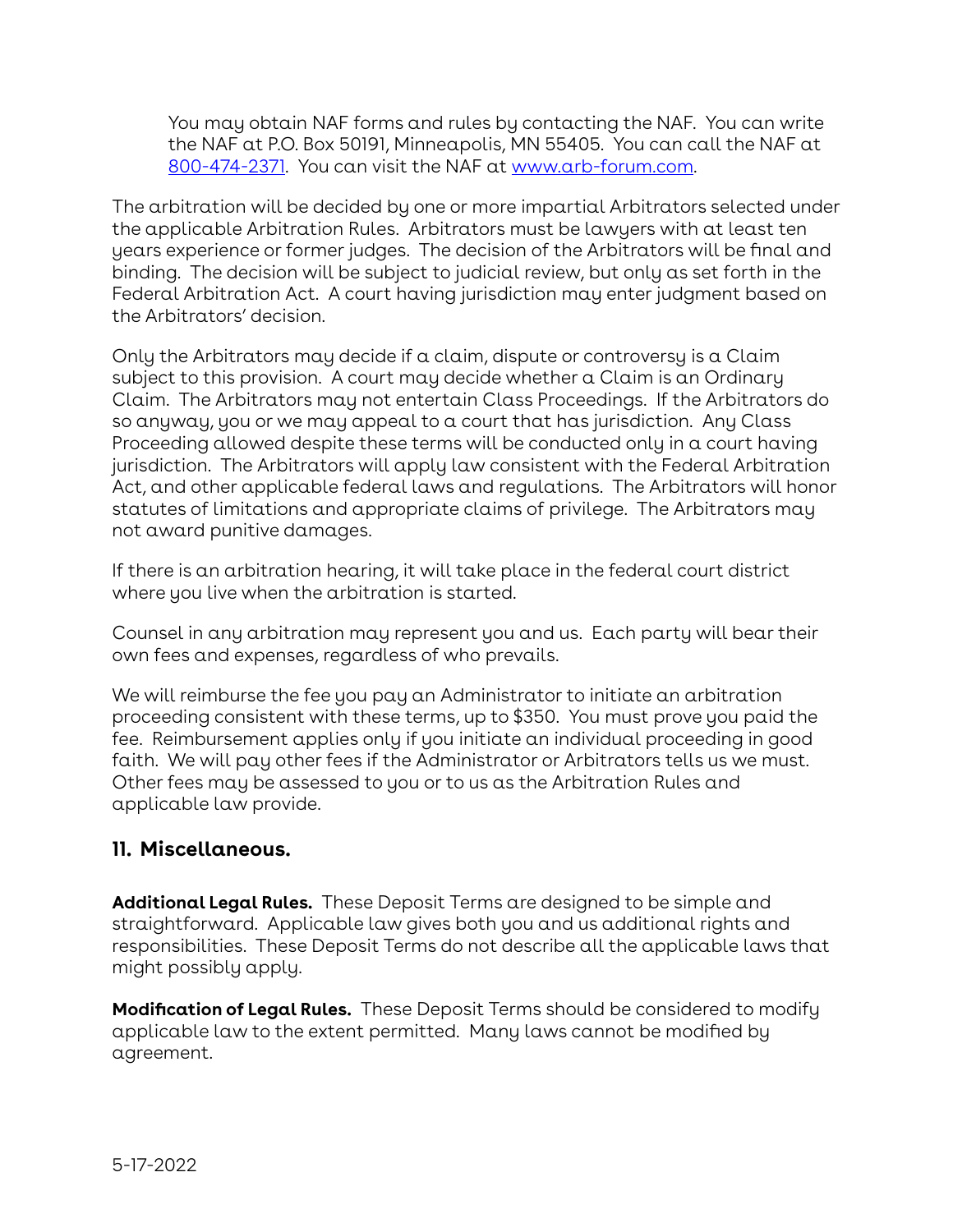**Invalidity.** Any unenforceable provision of these Deposit Terms should be considered enforceable to the maximum extent permitted by law. Invalidity or enforceability of one provision should not affect any other provision.

**Entire Document.** This Document supersedes any prior communications or agreements between you and us as to the topics addressed in this Document. This Document remains in effect even if we enter into a subsequent agreement with you that applies to another product or service.

**Governing Law.** These Deposit Terms and your account are governed by federal law. To the extent that state law applies, Nebraska law will govern (excluding conflict of law rules).

**Waivers by Us.** We may waive any part of these Deposit Terms. Waivers are effective only once as to a specific Transaction. Waivers do not apply on an ongoing basis or to future Transactions.

**Course of Dealing.** Our course of dealing with you will not add to our legal obligations to you. We may discontinue any such course of dealing at any time without notice.

**Service Providers.** We may use third parties to provide services as we see fit.

**Pledges and Security Interests.** You may not pledge or grant a security interest in your account to anyone without our written consent. If we give our consent, our Setoff rights and security interest rights will remain in effect and take priority over the third party.

**Copies.** We may retain a copy of this Document and any other documents related to your account in electronic form. We may destroy all originals. Any copy we produce from an electronic form will be as effective as the original.

**Third Parties.** These Deposit Terms are only for your benefit and our benefit. There are no third party beneficiaries.

**Sub-accounts.** Checking accounts may consist of sub-accounts. We may post Transactions to these sub-accounts and transfer funds between these subaccounts as allowed by law. We maintain these sub-accounts for regulatory accounting purposes. The existence of these sub-accounts should not affect you. They will be treated as a single account for anything that affects you. This includes statements and other information we provide to you.

**Special Types of Account Ownership.** Certain accounts are subject to specific laws. We may take any action permitted by those laws. You are responsible for understanding and following those laws when relevant. Some examples of special types of accounts are listed below.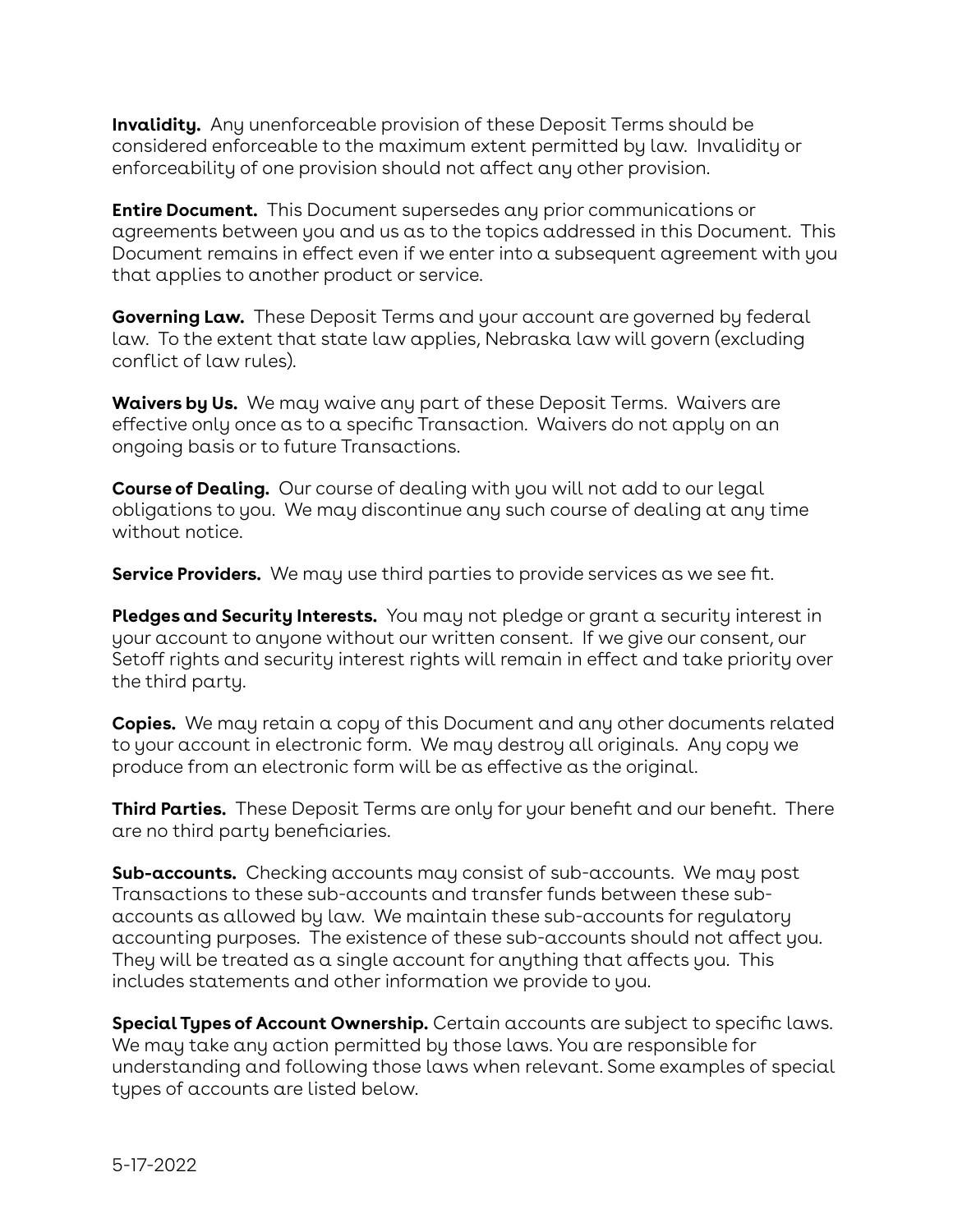**POD and Similar Beneficiary Accounts.** "POD" means payable on death. Funds in this account belong to the owners while they are alive. When the last owner dies, funds are payable to the named beneficiaries. Beneficiaries will be paid in equal shares unless our records say otherwise.

# **12. Disclosures.**

#### **Important Information About Substitute Checks and Your Rights.**

#### **What is a Substitute Check?**

To make check processing faster, federal law permits banks to replace original checks with "substitute checks." These checks are similar in size to original checks with a slightly reduced image of the front and back of the original check. The front of a substitute check states: "This is a legal copy of your check. You can use it the same way you would use the original check." You may use a substitute check as proof of payment just like the original check.

Some or all of the checks that you receive back from us may be substitute checks. This notice describes rights you have when you receive substitute checks from us. The rights in this notice do not apply to original checks or to electronic debits to your account. However, you have rights under other laws with respect to those transactions.

#### **What are my rights regarding substitute checks?**

In certain cases, federal law provides a special procedure that allows you to request a refund for losses you suffer if a substitute check is posted to your account (e.g., if you think that we withdrew the wrong amount from your account or that we withdrew money from your account more than once for the same check). The losses you may attempt to recover under this procedure may include the amount that was withdrawn from your account and fees that were charged because of the withdrawal (e.g. bounced check fees).

The amount of your refund under this procedure is limited to the amount of your loss or the amount of the substitute check, whichever is less. You also are entitled to interest on the amount of your refund if your account is an interest-bearing account. If your loss exceeds the amount of the substitute check, you may be able to recover additional amounts under other law.

If you use this procedure, you may receive up to \$2,500 of your refund (plus interest if your account earns interest) within 10 business days after we received your claim and the remainder of your refund (plus interest if your account earns interest) not later than 45 calendar days after we received your claim.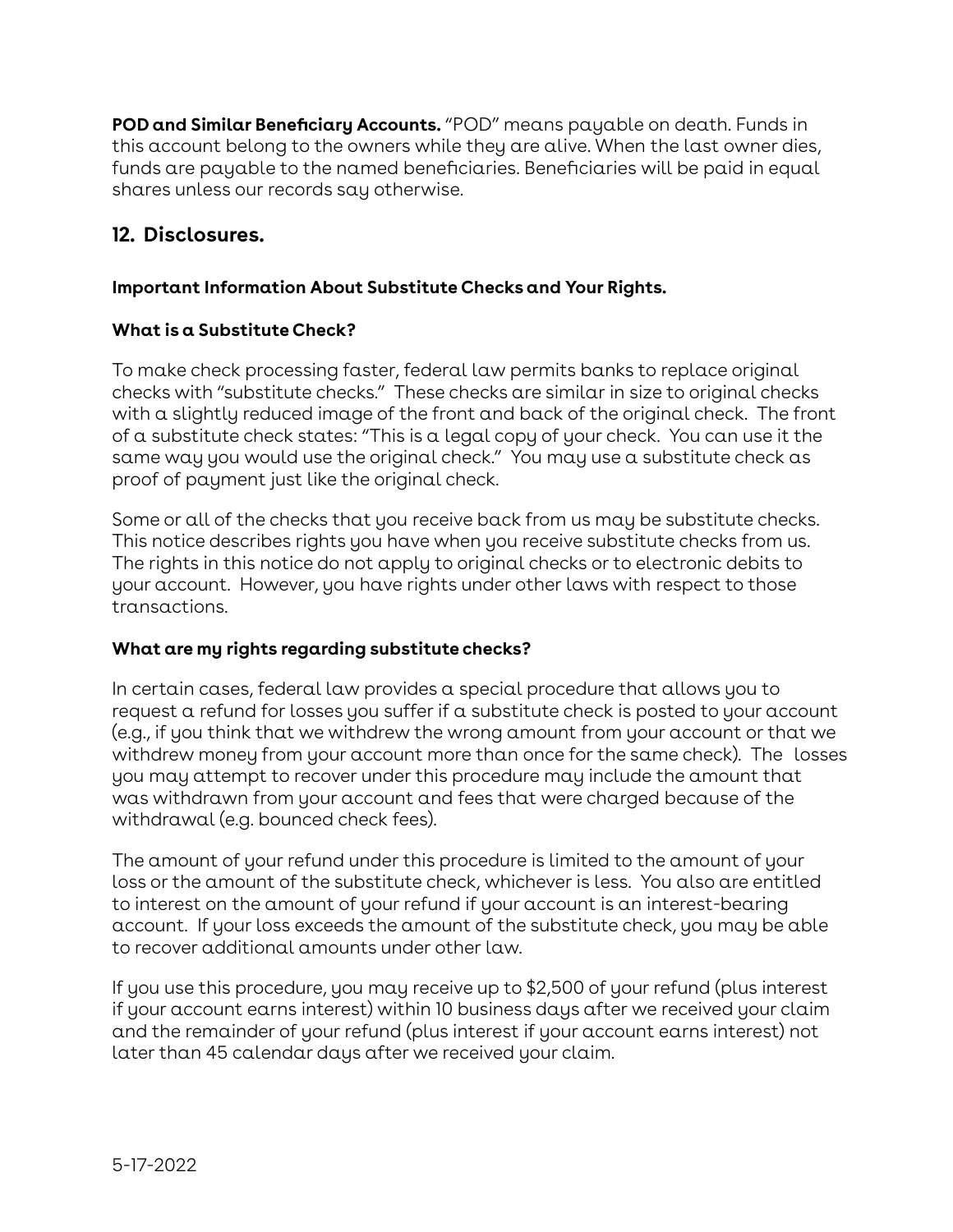We may reverse the refund (including any interest on the refund) if we later are able to demonstrate that the substitute check was correctly posted to your account.

#### **How do I make a claim for a refund?**

If you believe that you have suffered a loss relating to a substitute check that you received and that was posted to your account, please refer to the appropriate contact information listed in Section 14 of this Document for the correct mailing address. You must contact us within 40 calendar days of the date that we mailed (or otherwise delivered by a means to which you agreed) the substitute check in question or the account statement showing that the substitute check was posted to your account, whichever is later. We will extend this time period if you were not able to make a timely claim because of extraordinary circumstances.

#### **Your claim must include:**

- A description of why you have suffered a loss (for example, you think the amount withdrawn was incorrect).
- An estimate of the amount of your loss.
- An explanation of why the substitute check you received is insufficient to confirm that you suffered a loss; and a copy of the substitute check and/or the following information to help us identify the substitute check: the check number, the name of the person to whom you wrote the check and the amount of the check.

**Electronic Funds Transfer Disclosure**. The following disclosures apply to electronic transfers to and from your deposit account with us:

#### **1. Use of Your Card.**

You may use your card to:

- Withdraw cash from the account(s) you have selected.
- Transfer funds between the accounts you have selected.
- Pay for purchases from merchants that have agreed to accept the card at the point of sale.
- Pay bills directly from the account(s) you have selected in the amounts and on the days you request.
- Inquire for balances of the account(s) you have selected.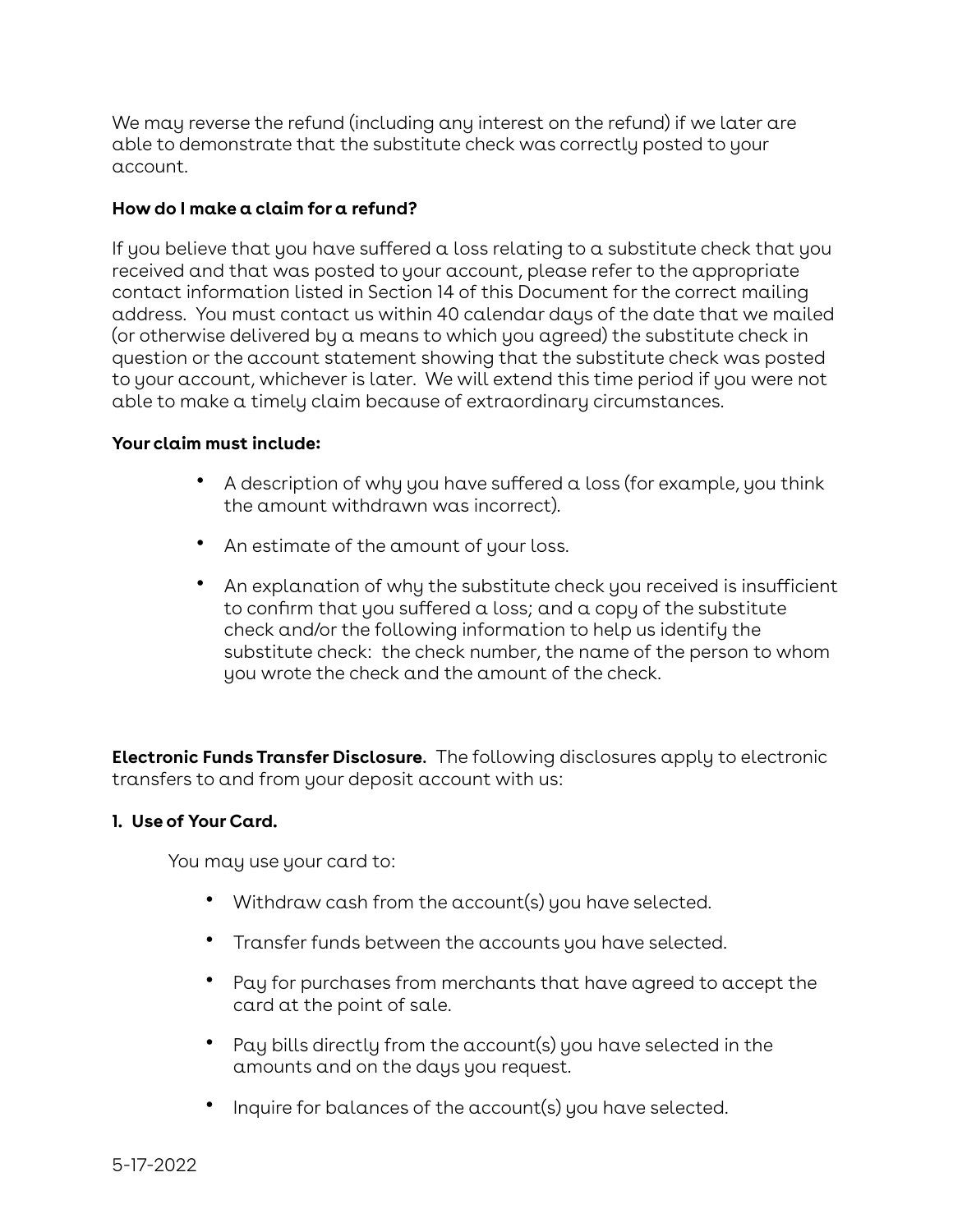Some of these services may not be available at all ATMs or points of sale.

You agree to observe these limitations on the frequency of transfers:

- You may make an unlimited number of cash withdrawals from our ATMs each day.
- You can use your card for an unlimited number of purchase transactions each day

For security reasons, there are other limits on the number of purchases and withdrawal transactions you can make.

You agree to observe these limitations on the dollar amount of transfers:

- You may withdraw up to \$1,000 each day with your Visa Debit Card. Amounts authorized will not, however, exceed your Available balance.
- You may buy goods and services up to \$3,000 each day with your Visa Debit Card. Amounts authorized will not, however, exceed your Available balance.
- You agree not to use your card to engage in illegal activity or online gambling.
- If you use an ATM that is not operated by us, you may be charged a fee by the operator of the machine and/or by any network used (and you may be charged a fee for a balance inquiry even if you do not complete a transaction).
- Please note that if we authorize a withdrawal or transfer from your account, we may debit or place a hold on your account for the amount authorized. We may do this at the time of the authorization or later. You agree not to request transfers or withdrawals with your card if there are not sufficient funds available in your relevant account. If we nonetheless authorize such a transfer or withdrawal, you agree to immediately reimburse us.

#### **2. Preauthorized Transfers.**

If you have told us in advance to make regular payments out of your account, you can stop any of these payments. Please refer to the appropriate contact information listed in Section 14 of this Document to contact us in time for us to receive your request three (3) business days or more before the payment is scheduled to be made. If you call, we may also require you to put your request in writing and get it to us within fourteen (14) days after you call. If you order us to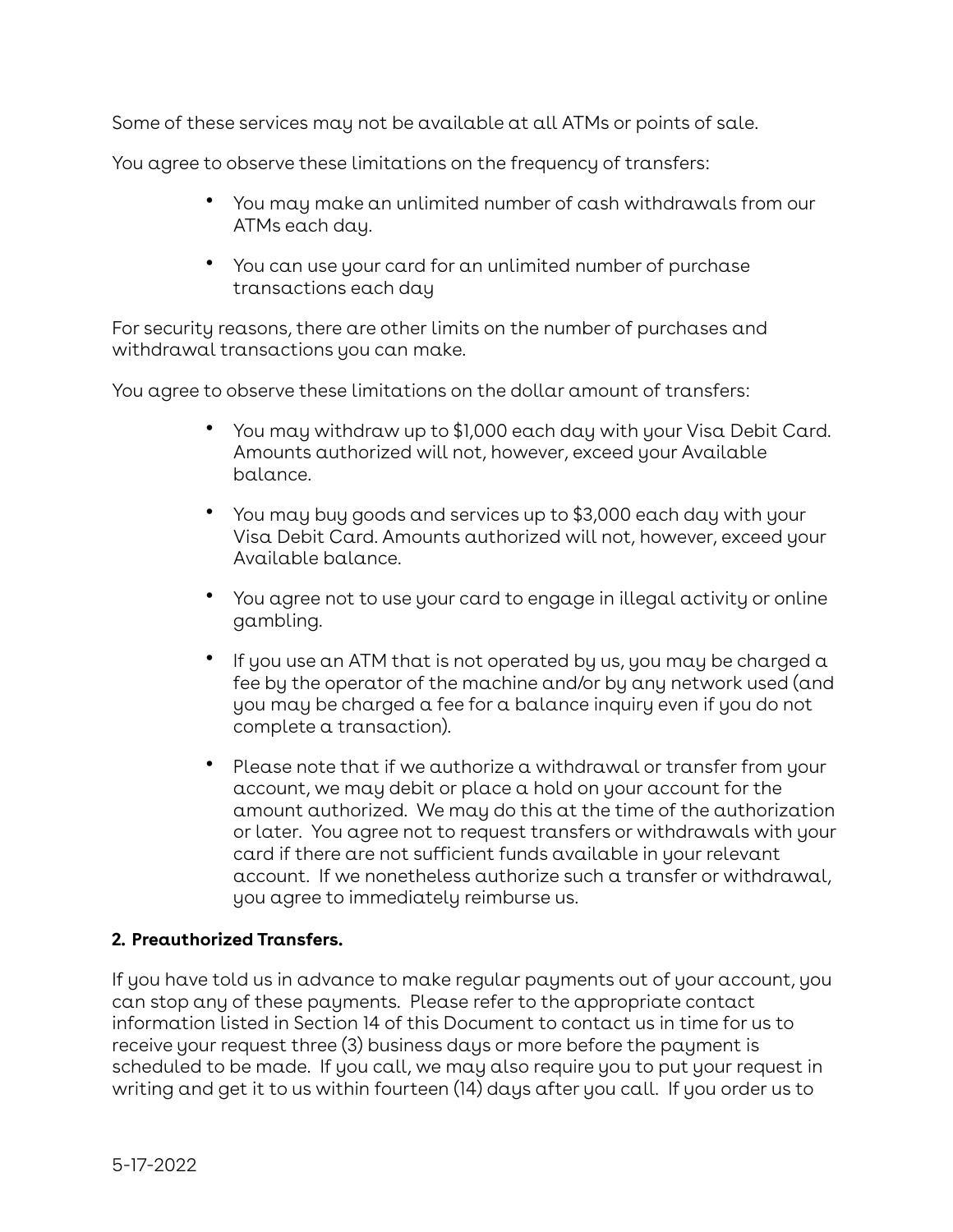stop one of these payments three (3) business days or more before the transfer is scheduled, and we do not do so, we will be liable for your losses or damages. If these regular payments may vary in amount, the person you are going to pay will tell you, ten (10) days before each payment, when it will be made and how much it will be.

#### **3. Documentation of Transfers.**

You will get a monthly account statement unless there are no transfers in a particular month. If you have arranged to have direct deposits made to your account at least once every 60 days from the same person or company, you can telephone us to find out whether or not the deposit has been made. Please refer to the appropriate contact information listed in Section 14 of this Document.

#### **4. Liability for Failure to Make Transfers.**

If we do not complete a transfer to or from your account on time or in the correct amount according to these Deposit Terms, we will be liable for your losses or damages. However, there are some exceptions. For instance, we are not liable: (1) if, through no fault of ours, you do not have sufficient funds in your account to make the transfer; (2) (3) the funds are subject to legal process or other encumbrance restricting a transfer;  $(4)$  if there is a technical malfunction which is known to you at the time you attempt to initiate the transfer or, in the case of  $\alpha$ recurring transfer, at the time the transfer should have occurred; or (5) if circumstances beyond our control (such as a fire, flood, power outage or communications or computer system failure) prevent the transfer, despite reasonable precautions that we take. In no event are we liable for more than actual damages proved if any failure of ours was unintentional, and resulted from a bona fide error, notwithstanding the maintenance of procedures reasonably adopted to avoid such an error. This does not mean that we accept liability for other circumstances resulting in transfers not being made or completed on time. For example, we are not responsible for delayed or failed transfers if: (1) you exceed applicable restrictions on the number, amount or frequency of transfers; (2) transaction information is lost or delayed in transmission; (3) a bona fide security consideration causes us not to make the transfer, we have reason to believe a transfer is unauthorized, or the transfer would violate other security restrictions in our system; or (4) your deposit account is closed.

#### **5. Account Information Disclosure.**

We will disclose information to third parties about your account or the transfers you make:

- Where it is necessary for completing transfers; or
- In order to verify the existence and condition of your account for a third party, such as a credit bureau or merchant; or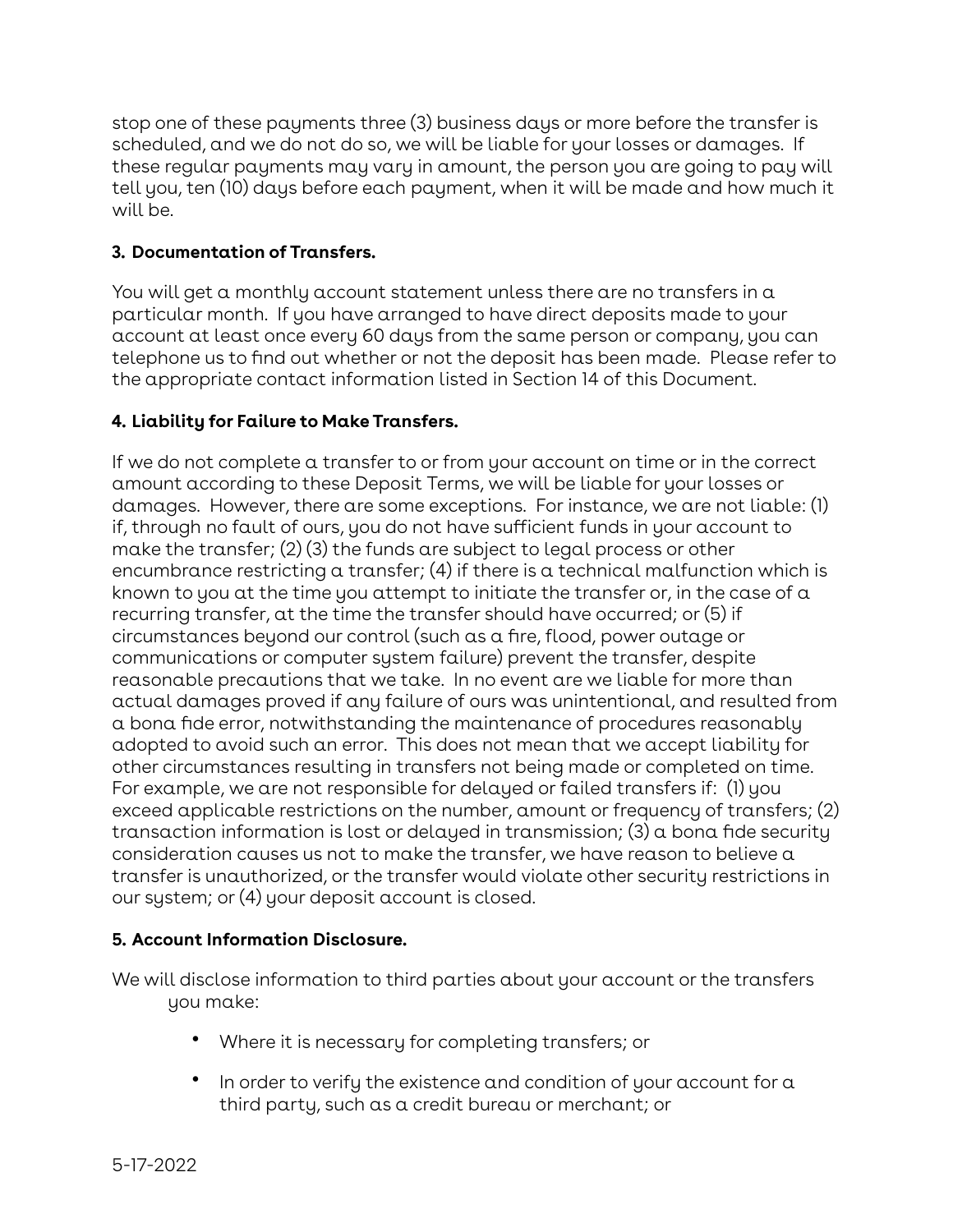- In order to comply with government agency or court orders; or
- If you give us your written permission.

Please reference our Privacy Policy for more information on this topic.

#### **6. Liability for Unauthorized Use.**

- Tell us AT ONCE if you believe your card has been lost or stolen or if you believe that an electronic funds transfer has been made without your permission using information from your Item. If your statement shows transfers that you did not make, including those made by card, code or other means, tell us at once. If you do not tell us within sixty (60) days after the statement was mailed to you, you may not get back any money you lost after the sixty (60) days if we can prove that we could have stopped someone from taking the money if you had told us in time. If a good reason (such as a long trip or hospital stay) kept you from telling us, we will extend the time periods.
- For purposes of these disclosures, our business days include every day other than a Saturday, Sunday or federal holidays.

#### **7. Charges.**

Please reference the Fee Disclosure.

#### **8. Error Resolution Notice**

IN CASE OF ERRORS OR QUESTIONS ABOUT YOUR ELECTRONIC TRANSFERS PLEASE REFER TO THE APPROPRIATE CONTACT INFORMATION LISTED IN SECTION 14 OF THIS DOCUMENT.

Contact us if you think your statement or receipt is wrong or if you need more information about a transfer listed on the statement or receipt. We must hear from you no later than sixty (60) days after we sent the FIRST statement on which the problem or error appeared.

- Tell us your name and account number.
- Describe the error or the transfer you are unsure about and explain as clearly as you can why you believe it is an error or why you need more information.
- Tell us the dollar amount of the suspected error.

If you tell us orally, we may require that you send us your dispute or question in writing within ten (10) business days.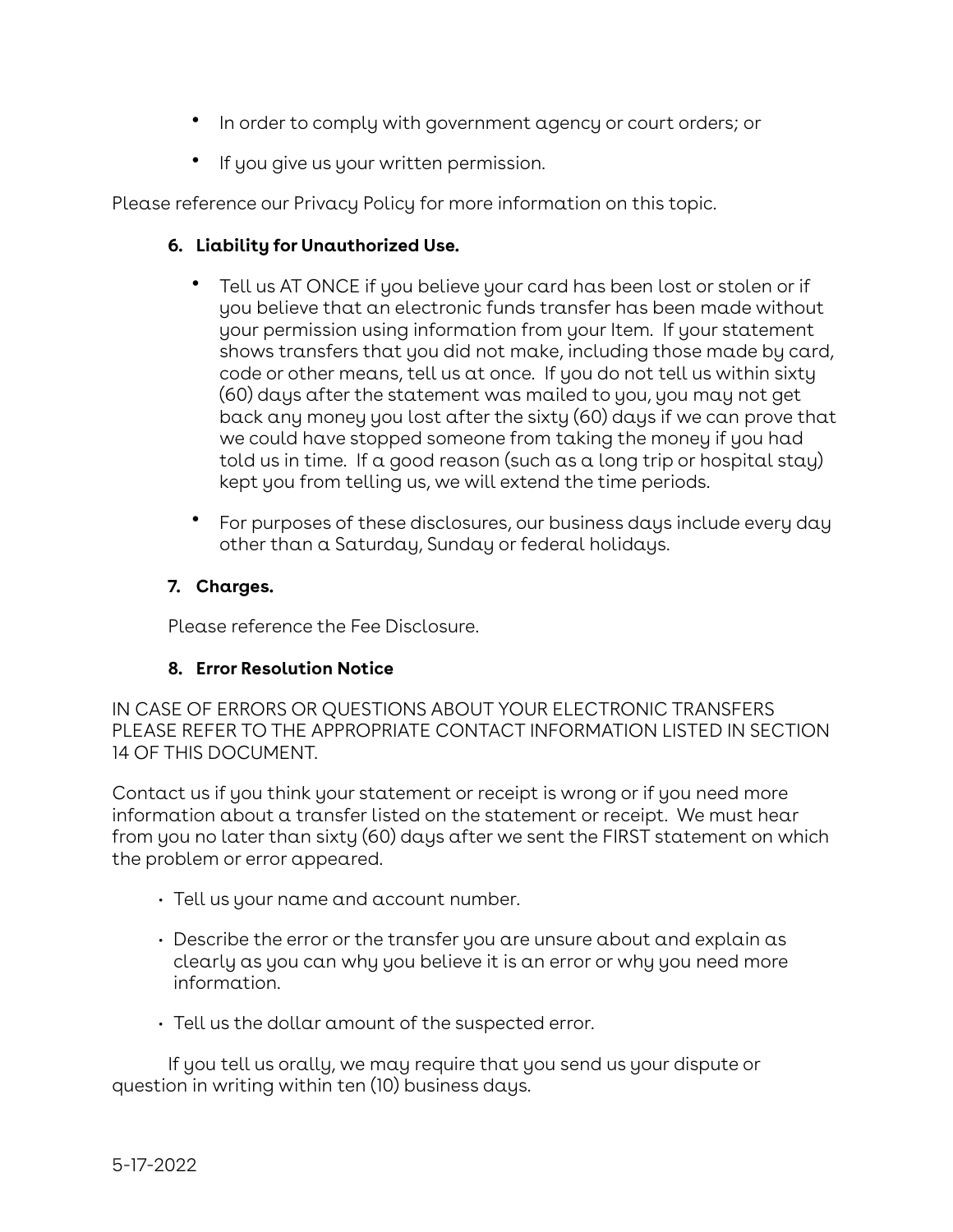We will determine whether an error occurred within ten (10) business days after we hear from you and will correct any error promptly. If we need more time, however, we may take up to forty-five (45) days to investigate your dispute or question. If we decide to do this, we will credit your account within ten (10) business days for the amount you think is in error, so that you will have use of the money during the time it takes us to complete our investigation. If we ask you to put your dispute or question in writing and we do not receive it within ten (10) business days, we may not credit your account.

For errors involving new accounts, point-of-sale, or foreign-initiated transactions, we may take up to ninety (90) days to investigate your dispute or question. For new accounts, we may take up to twenty (20) business days to credit your account for the amount you think is in error.

We will tell you the results within three (3) business days after completing our investigation. If we decide that there was no error, we will send you a written explanation. You may ask for copies of the documents that we used in our investigation.

#### **Notice with Respect to ACH Credit Transactions and UCC Article 4A**

- (1) Credit given by us with respect to an Automated Clearing House (ACH) credit entry is provisional until we receive final settlement for such entry through a Federal Reserve Bank. If we do not receive such final settlement, you are hereby notified and agree that we are entitled to a refund of the amount credited to you in connection with such entry, and the party making payment via such entry (i.e. the originator of the entry) shall not be deemed to have paid the amount of such entry.
- (2) Under the operating rules of the National Automated Clearing House Association, which are applicable to ACH transactions involving your account, we are not required to give next day notice of receipt of an ACH item and we will not do so. However, we will notify you of the receipt of payments in the periodic statements we provide to you.
- (3) We may accept on your behalf payments to your account which have been transmitted through one or more Automated Clearing Houses and which are not subject to the Electronic Fund Transfer Act and your rights and obligations with respect to such payments shall be construed in accordance with and governed by the laws of the State of New York, unless it has been otherwise specified in a separate agreement that the law of some other state shall govern. In all matters between you and us, Nebraska law shall govern.
- **13. Glossary.** Capitalized words contained in this Document are defined here.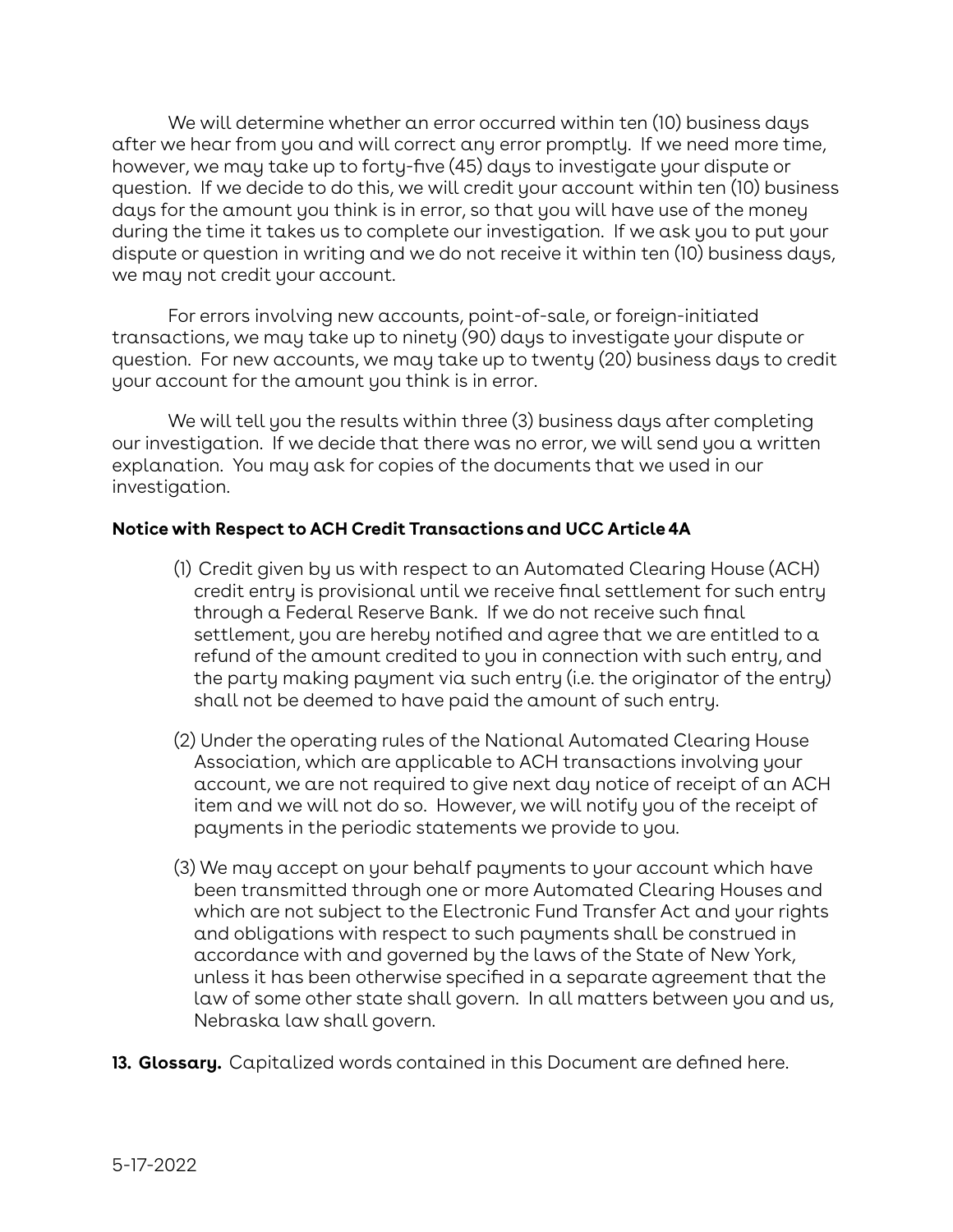**Automated Clearing House (ACH).** The ACH is a nationwide electronic fund transfer system that permits participating depository financial institutions to credit or debit payments electronically. ACH Transactions are governed by clearinghouse operating rules and consumers are protected under Federal Regulation E. We may send or receive Transactions for you through ACH and other associations or clearinghouses. You agree to be bound by the rules of those associations and clearinghouses.

**Available Balance.** The Available Balance in your account references the current funds you have available for withdrawal. This amount reflects Items that have already credited or debited to your account. The Available Balance also includes any Overdraft protection you may have on your account. The Available Balance *does not include* any funds that are being held for outstanding Items that have not yet posted to your account.

**Direct Deposit.** A Direct Deposit is an electronic deposit made to your account from a certain payor. These are periodic payments that could include your paycheck or other state or federal payments.

**Dormant Account(s).** Your account may be considered dormant by us if there has been no account activity for an extended period of time or the statements we send you are repeatedly returned.

**Electronic Funds Transfer.** These services offer alternative methods to make transfers to and from your account using your Debit Card, ATM, mobile and telephone banking or by using our online banking services.

**Fee(s).** A Fee is a charge that may apply to your account for various account features including services, maintenance and Transactions. This may result in an Overdraft to your account. We may impose a Fee if your account has a balance of zero.

**Item(s).** An Item may be any form of paper or electronic instructions. Examples of an Item may include electronic Transactions, remotely created checks or account deposits.

**Deposited Item.** This Item may be accepted in a variety of formats. You authorize us to cash, deposit or collect a Deposited Item on your account.

**Overdraft(s).** An Overdraft is any Transaction that causes your account to have a negative balance.

**Payee.** A Payee is a person that receives a stated amount of money, especially in the form of making a check payable to a Payee.